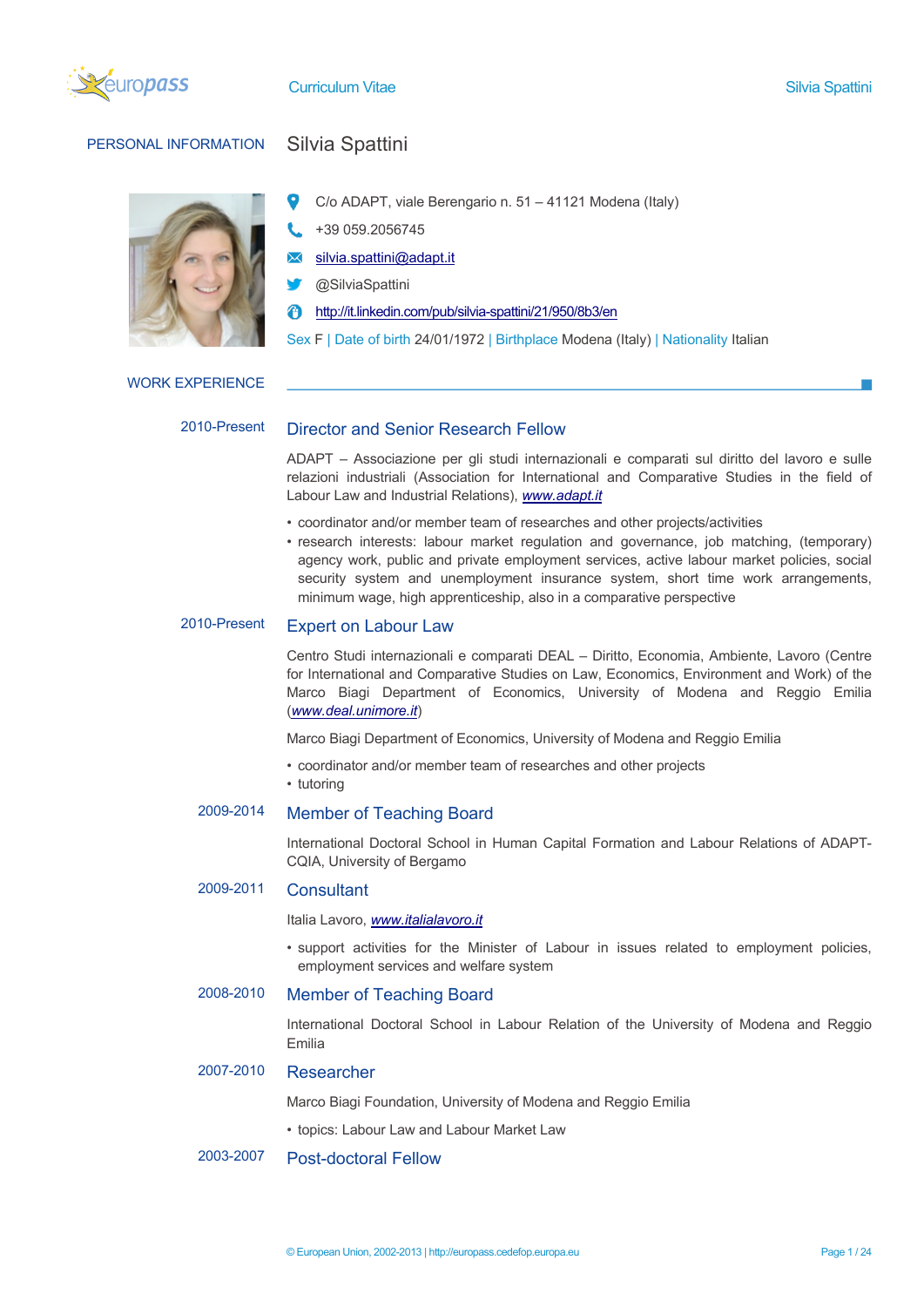

Faculty of Economics, University of Modena and Reggio Emilia

|  | <b>EDUCATION AND TRAINING</b> |
|--|-------------------------------|
|--|-------------------------------|

# 1998-1999 Scholarship Recipient

#### University of Modena

• study period at the Insitute of Labour Law of the Goethe-Universität Frankfurt am Main (Germany), under the supervision of Professor Manfred Weiss, aimed at deepening her knowledge of German Labour Law and European Labour Law

# February 1998 Degree in Economics

### University of Modena

- supervisor: Professor Marco Biagi
- main topic: Labour Law
- title of the dissertation: *Cessione di manodopera e distacco del lavoratore all'estero nella legislazione tedesca* (dissertation on temporary agency work and posting of workers in German legislation)
- final grade: graduated with honours

# 1993-1994 *Erasmus* programme

Justus-Liebig-Universität Gießen (Germany)

- courses in environmental economics and financial studies
- German language courses

# PERSONAL SKILLS

# Mother tongue Italian

#### Other langua

| nguages | <b>UNDERSTANDING</b> |                | <b>SPEAKING</b>    |                   | <b>WRITING</b> |
|---------|----------------------|----------------|--------------------|-------------------|----------------|
|         | Listening            | Reading        | Spoken interaction | Spoken production |                |
| English | C1                   | C2             | C1                 | C1                | C <sub>1</sub> |
| French  | С1                   | C <sub>2</sub> | C1                 | C <sub>1</sub>    | <b>B2</b>      |
| German  | <b>B2</b>            | С1             | <b>B2</b>          | <b>B2</b>         | <b>B2</b>      |

Levels: A1/2 Basic user – B1/2 Independent user – C1/2 Proficient user Common European Framework of Reference for Languages

Communication skills Good communication skills gained through teaching and presenting at international conferences and through social activities

Organisational/managerial skills Good organisational and managerial skills gained through being coordinator of research and other projects, working with groups of colleagues and through activities as Director of ADAPT

> Job-related skills Experience with research concerning labour market regulation, public intervention in the labour market, job matching, public and private employment services, temporary agency work, active labour market policies, social security system and unemployment insurance system. Good writing skills and presentation skills

Computer skills Very good command of Microsoft Office tools (Word, Excel, Power Point), Moodle and Mac system and tools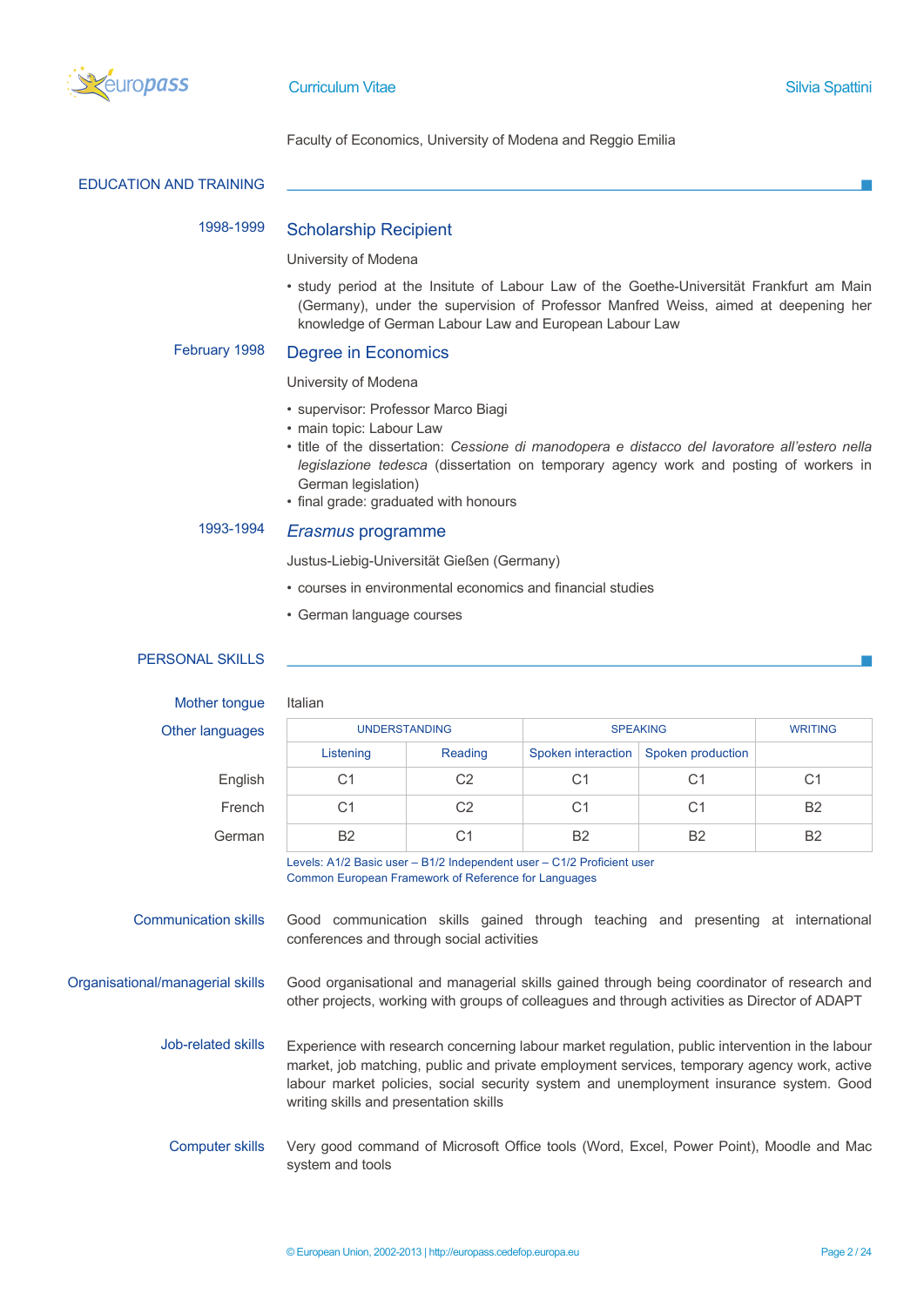

# ADDITIONAL INFORMATION

# Publications **Monographs**

- 2. *Il nuovo sistema degli ammortizzatori sociali dopo la legge 28 giugno 2012, n. 92*, Giuffrè, Milan, Collana ADAPT-Centro Studi "Marco Biagi", 2012, n. 6, ISBN 9788814180118
- 1. *Il governo del mercato del lavoro tra controllo pubblico e neo-contrattualismo. Analisi storico-comparata dei sistemi di regolazione e governo attivo del mercato*, Giuffrè, Milan, Collana ADAPT-Fondazione "Marco Biagi", 2008, n. 16, ISBN 9788814140662

## **Handbooks**

- 5. E. MASSAGLI, S. SPATTINI, M. TIRABOSCHI, *FARE WELFARE IN AZIENDA. Guida pratica per imprese, consulenti, sindacalisti, operatori*, ADAPT University Press, 2018, ISBN 97888319400235.
- 4. J. TSCHOELL, S. SPATTINI, *Cassa integrazione. La nuova disciplina dopo il Decreto di riordino degli ammortizzatori sociali*, Gruppo 24 Ore, Milan, Le Riforme del Lavoro, 2015, ISBN 9788832410662
- 3. M. TIRABOSCHI, S. SPATTINI, J. TSCHÖLL, *Disoccupazione e sostegno al reddito. Novità e disciplina dopo il Jobs act (D.Lgs. n. 22/2015)*, Gruppo 24 Ore, Milan, Le Riforme del Lavoro, 2015, ISBN 9788832410082
- 2. M. TIRABOSCHI, S. SPATTINI, J. TSCHÖLL, *Guida pratica ammortizzatori sociali 2010*, Gruppo 24 Ore, Milan, I libri di *Guida al Lavoro*, 2010, ISBN 9788832475647
- 1. M. TIRABOSCHI, S. SPATTINI, J. TSCHÖLL, *Guida pratica ai nuovi ammortizzatori sociali*, Gruppo 24 Ore, Milan, I libri di *Guida al Lavoro*, 2009, ISBN 9788832473643

# **Edited books**

- 4. L. CASANO, F. FAZIO, A. FIONDA, E. MASSAGLI, M. ORI, L. SERRANI, S. SPATTINI, G. TOLVE, P. TOMASSETTI (eds.), *Crisi economica e riforme del lavoro in Francia, Germania, Italia e Spagna*, ADAPT University Press, Modena, ADAPT Labour Studies e-Book series, 2014, n. 34, ISBN 9788898652365
- 3. W. BROMWICH, O. RYMKEVICH, S. SPATTINI (eds.), *Labour Productivity, Investment in Human Capital and Youth Employment. Comparative Developments and Global Responses*, Kluwer Law International, Alphen aan den Rijn, Bulletin of Comparative Labour Relations Series, 2010, n. 73, ISBN 9789041132499
- 2. W. BROMWICH, O. RYMKEVICH, S. SPATTINI (eds.), *The Modernization of Labour Law and Industrial Relations in a Comparative Perspective*, Kluwer Law International, Alphen aan den Rijn, Bulletin of Comparative Labour Relations Series, 2009, n. 70, ISBN 9789041128652
- 1. G. DI DOMENICO, S. SPATTINI (eds.), *New European Approaches to Long-Term Unemployment. What Role for Public Employment Services and What Market for Private Stakeholders?*, Kluwer Law International, Alphen aan den Rijn, 2008, ISBN 9789041126146

#### **Academic papers**

#### **2018**

*81. La somministrazione alla prova del welfare aziendale*, in E. Massagli (a cura di), *"20 anni di contrattazione e rappresentanza dei lavoratori somministrati*, Edizioni Lavoro, Roma, 2018,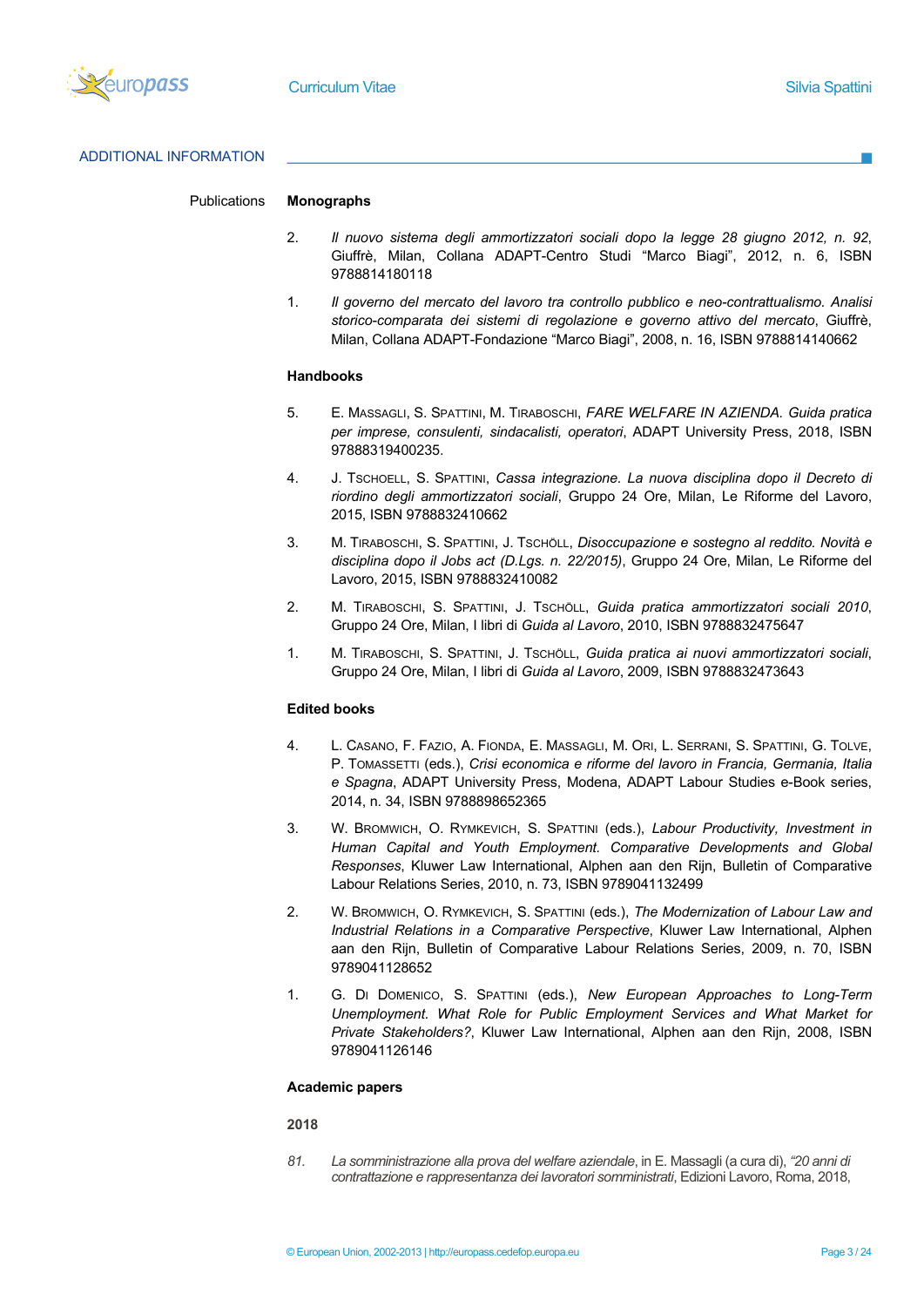

#### ISBN 9788873134411

*80. Mercato della somministrazione e tutele dei lavoratori*, in V.FERRO, M. MENEGOTTO,F.SEGHEZZI (a cura di), *Il lavoro temporaneo tra contratti a termine e somministrazione. Prima analisi in vista del c.d. decreto dignità*, ADAPT University Press, Modena

# **2017**

- *79. The Recent Reform of the Social Security System in Italy*, in T. Davulis (a cura di) *Labour Law Reforms in Eastern and Western Europe*, PIE Peter Lang, Bruxelles, Cultures juridique et politiques, vol. 12, 2017, 419-429, ISSN 22351078 - ISBN 9782807604162
- *78. The Historical Evolution of Public Employment Services in Italy in a Comparative Perspective*, in M. Krempl, J. Thaler (Eds), *100 Jahre Arbeitsmarktverwaltung. Österreich im internationalen Vergleich*, Vienna University Press, Vienna, 2017, Zeitgeschichte im Kontext, Vol. 012, 199-211, ISBN 9783847107446

# **2016**

- 77. *Sostegno al reddito dei disoccupati nella legislazione nazionale*, in *RGL*, n. 3, ISSN
- 76. *L'apprendistato per i lavoratori beneficiari di indennità di mobilità o di disoccupazione*, in M. TIRABOSCHI (ed.), *Le nuove regole del lavoro dopo il Jobs Act. Commento sistematico dei decreti legislativi nn. 22, 23, 80, 81, 148, 149, 150 e 151 del 2015 e delle norme di rilievo lavoristico della legge 28 dicembre 2015, n. 208 (Legge di stabilità per il 2016)*, Giuffrè, Milan, Le nuove leggi civili, 2016, 212-224, ISBN 9788814212116
- 75. *La nuova governance del mercato del lavoro*, in M. TIRABOSCHI (ed.), *Le nuove regole del lavoro dopo il Jobs Act. Commento sistematico dei decreti legislativi nn. 22, 23, 80, 81, 148, 149, 150 e 151 del 2015 e delle norme di rilievo lavoristico della legge 28 dicembre 2015, n. 208 (Legge di stabilità per il 2016)*, Giuffrè, Milan, Le nuove leggi civili, 2016, 391-407, ISBN 9788814212116
- 74. *Le tutele sul mercato del lavoro: il sistema degli ammortizzatori sociali, le politiche attive e la condizionalità*, in M. TIRABOSCHI (ed.), *Le nuove regole del lavoro dopo il Jobs Act. Commento sistematico dei decreti legislativi nn. 22, 23, 80, 81, 148, 149, 150 e 151 del 2015 e delle norme di rilievo lavoristico della legge 28 dicembre 2015, n. 208 (Legge di stabilità per il 2016)*, Giuffrè, Milan, Le nuove leggi civili, 2016, 408-470, ISBN 9788814212116

- 73. *Welfare vs flexicurity: modelli sociali a confronto. Verso una convergenza?*, in *Revista Derecho Social y Empresa*, 2015, n. 3, 239-258, ISSN 2341-135X
- 72. S. SPATTINI, M. TIRABOSCHI, *Servizi al lavoro e regime degli accreditamenti: il lato oscuro del Jobs Act*, in ADAPT, *Politiche attive: il tassello (mancante) dei regimi di accreditamento*, Working Paper ADAPT, 10 June 2015, n. 180, 1-4, ISSN 2240-273X
- 71. *La delega in materia servizi per l'impiego e politiche attive per il lavoro*, in ADAPT, *Politiche attive: il tassello (mancante) dei regimi di accreditamento*, Working Paper ADAPT, 10 June 2015, n. 180, 5-6, ISSN 2240-273X
- 70. *Il destino dei sistemi regionali dei servizi al lavoro e il raccordo pubblico-privato*, in ADAPT, *Politiche attive: il tassello (mancante) dei regimi di accreditamento*, Working Paper ADAPT, 10 June 2015, n. 180, 7-11, ISSN 2240-273X
- 69. *I nuovi ammortizzatori sociali*, in F. CARINCI, M. TIRABOSCHI (eds.), *I decreti attuativi del Jobs Act: prima lettura e interpretazioni*, ADAPT University Press, Modena, ADAPT Labour Studies e-Book series, 2015, n. 37, 130-157, ISBN 9788898652396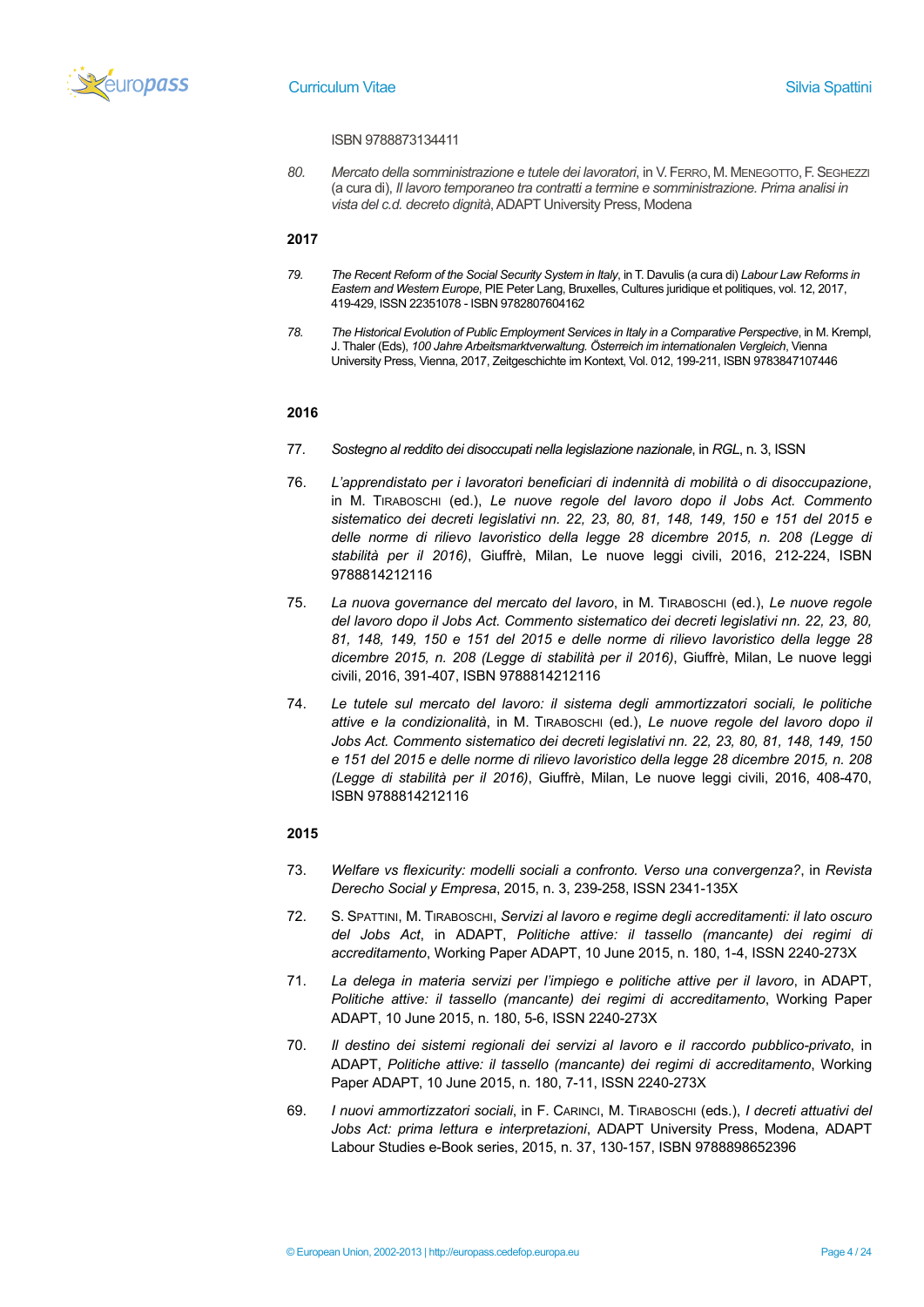

- 68. *Gli interventi in materia di lavoro in Germania: dalle leggi Hartz, al nuovo patto di Governo*, in L. CASANO, F. FAZIO, A. FIONDA, E. MASSAGLI, M. ORI, L. SERRANI, S. SPATTINI, G. TOLVE, P. TOMASSETTI (eds.), *Crisi economica e riforme del lavoro in Francia, Germania, Italia e Spagna*, ADAPT University Press, Modena, ADAPT Labour Studies e-Book series, 2014, n. 34, 35-48, ISBN 9788898652365
- 67. *Le criticità del salario minimo e dei mini-jobs in Germania*, in L. CASANO, F. FAZIO, A. FIONDA, E. MASSAGLI, M. ORI, L. SERRANI, S. SPATTINI, G. TOLVE, P. TOMASSETTI (eds.), *Crisi economica e riforme del lavoro in Francia, Germania, Italia e Spagna*, ADAPT University Press, Modena, ADAPT Labour Studies e-Book series, 2014, n. 34, 94-101, ISBN 9788898652365
- 66. *L'apprendistato per i lavoratori in mobilità*, in M. TIRABOSCHI, P. RAUSEI (eds.), *Apprendistato. Assumere, gestire e formare*, Ipsoa, Milan, Guide operative, 2014, 259, ISBN 9788821746895, 9788821747106
- 65. S. SPATTINI, M. VIOLA, *Telelavoro e/o lavoro a distanza*, in P. RAUSEI, M. TIRABOSCHI (eds.), *Commentario sistematico del Ccnl per i dipendenti degli studi professionali*, ADAPT University Press, Modena, ADAPT professional series, 2014, n. 2, 245-275, ISBN 9788898652204

- 64. *La carta acquisti per la promozione dell'inclusione sociale nel Mezzogiorno*, in M. TIRABOSCHI (ed.), *Il lavoro riformato. Commento alla l. 9 agosto 2013, n. 99 (Legge Giovannini); alla l. 9 agosto 2013, n. 98 (decreto del fare); alla l. 9 agosto 2013, n. 94 (decreto svuota carceri); alla l. 6 agosto 2013, n. 97 (legge comunitaria) e al d.l. 31 agosto 2013, n. 101 (razionalizzazione P.A.)*, Giuffrè, Milan, Le nuove leggi civili, 2013, 133-139, ISBN 9788814187209
- 63. S. SPATTINI, M. TIRABOSCHI, *Le modifiche alla disciplina della acausalità nella somministrazione di lavoro*, in M. TIRABOSCHI (ed.), *Il lavoro riformato. Commento alla l. 9 agosto 2013, n. 99 (Legge Giovannini); alla l. 9 agosto 2013, n. 98 (decreto del fare); alla l. 9 agosto 2013, n. 94 (decreto svuota carceri); alla l. 6 agosto 2013, n. 97 (legge comunitaria) e al d.l. 31 agosto 2013, n. 101 (razionalizzazione P.A.)*, Giuffrè, Milan, Le nuove leggi civili, 2013, 191-202, ISBN 9788814187209
- 62. *I fondi di solidarietà: tra nuovi termini di costituzione e promozione della bilateralità*, in M. TIRABOSCHI (ed.), *Il lavoro riformato. Commento alla l. 9 agosto 2013, n. 99 (Legge Giovannini); alla l. 9 agosto 2013, n. 98 (decreto del fare); alla l. 9 agosto 2013, n. 94 (decreto svuota carceri); alla l. 6 agosto 2013, n. 97 (legge comunitaria) e al d.l. 31 agosto 2013, n. 101 (razionalizzazione P.A.)*, Giuffrè, Milan, Le nuove leggi civili, 2013, 280-287, ISBN 9788814187209
- 61. *La conservazione dello stato di disoccupazione*, in M. TIRABOSCHI (ed.), *Il lavoro riformato. Commento alla l. 9 agosto 2013, n. 99 (Legge Giovannini); alla l. 9 agosto 2013, n. 98 (decreto del fare); alla l. 9 agosto 2013, n. 94 (decreto svuota carceri); alla l. 6 agosto 2013, n. 97 (legge comunitaria) e al d.l. 31 agosto 2013, n. 101 (razionalizzazione P.A.)*, Giuffrè, Milan, Le nuove leggi civili, 2013, 288-291, ISBN 9788814187209
- 60. *La banca dati delle politiche attive e passive*, in M. TIRABOSCHI (ed.), *Il lavoro riformato. Commento alla l. 9 agosto 2013, n. 99 (Legge Giovannini); alla l. 9 agosto 2013, n. 98 (decreto del fare); alla l. 9 agosto 2013, n. 94 (decreto svuota carceri); alla l. 6 agosto 2013, n. 97 (legge comunitaria) e al d.l. 31 agosto 2013, n. 101 (razionalizzazione P.A.)*, Giuffrè, Milan, Le nuove leggi civili, 2013, 303-311, ISBN 9788814187209
- 59. *Il nuovo sistema di ammortizzatori sociali nell'ottica del settore artigiano*, in *Quaderni di Ricerca sull'Artigianato*, 2013, n. 1, 37-58, ISSN 1590-296X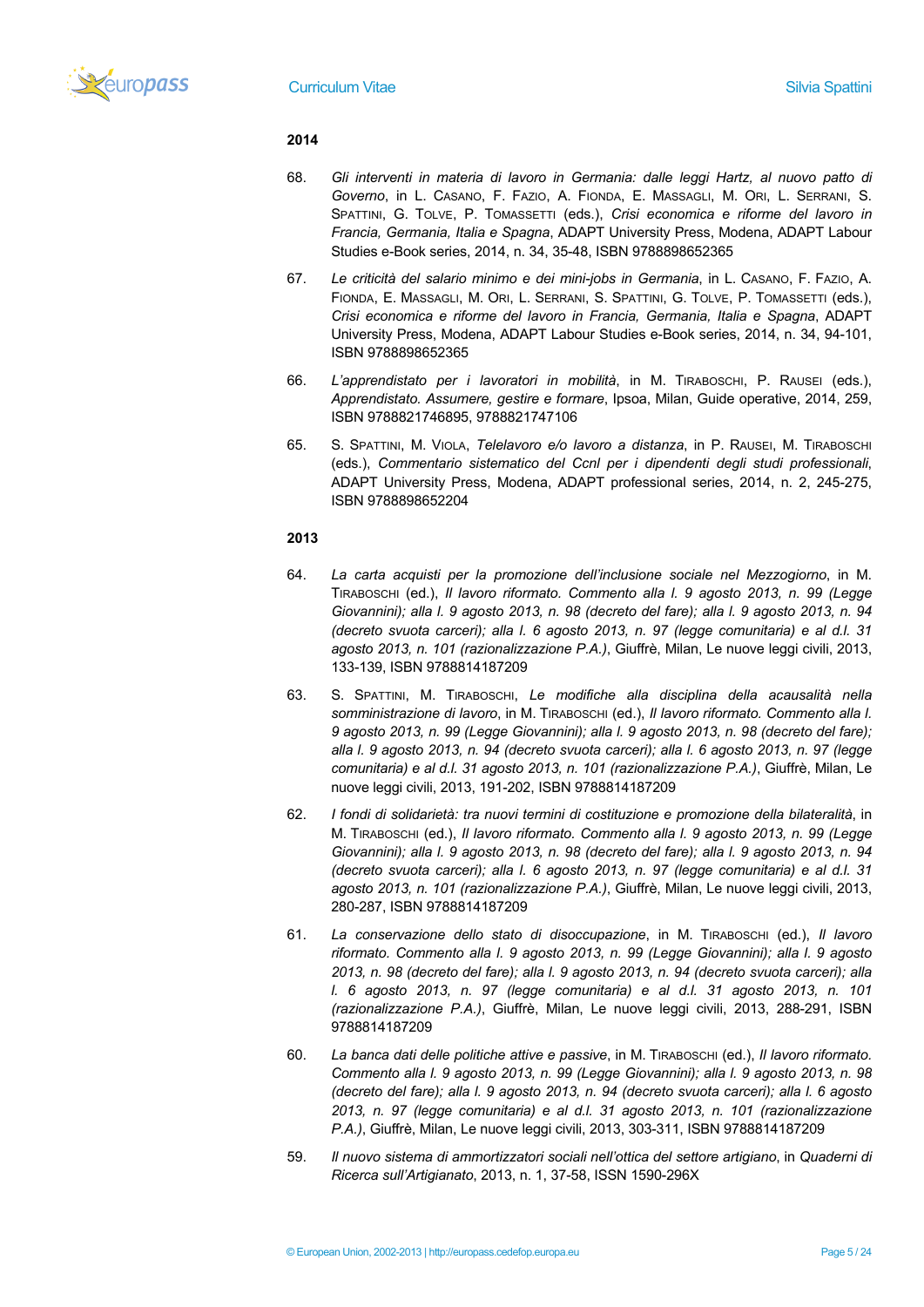

- 58. M. TIRABOSCHI, S. SPATTINI, *Labor Market Measures in the Crisis and the Convergence of Social Models*, in L.D. APPELBAUM (ed.), *Reconnecting to Work. Policies to Mitigate Long-Term Unemployment and Its Consequences*, W.E. Upjohn Institute for Employment Research, Kalamazoo (Michigan, USA), 2012, 137-166, ISBN 9780880994064
- 57. *Agency Work: a Comparative Analysis*, in *E-Journal of International and Comparative Labour Studies*, 2012, vol. 1, n. 3-4, 169-210, ISSN 2280-4056
- 56. *Il funzionamento degli ammortizzatori sociali in tempo di crisi: un confronto comparato*, in *Diritto delle Relazioni Industriali*, 2012, n. 3, 670-706, ISSN 1121-8762
- 55. S. SPATTINI, M. TIRABOSCHI, J. TSCHÖLL, *Il nuovo sistema di ammortizzatori sociali*, in M. MAGNANI, M. TIRABOSCHI (eds.), *La nuova riforma del lavoro. Commentario alla legge 28 giugno 2012, n. 92 recante disposizioni in materia di riforma del mercato del lavoro in una prospettiva di crescita*, Giuffrè, Milan, Le nuove leggi civili, 2012, 341-360, ISBN 9788814168376
- 54. *Politiche attive e condizionalità dei sussidi: il ruolo dei servizi per l'impiego*, in M. MAGNANI, M. TIRABOSCHI (eds.), *La nuova riforma del lavoro. Commentario alla legge 28 giugno 2012, n. 92 recante disposizioni in materia di riforma del mercato del lavoro in una prospettiva di crescita*, Giuffrè, Milan, Le nuove leggi civili, 2012, 372-382, ISBN 9788814168376
- 53. S. SPATTINI, M. TIRABOSCHI, *Il nuovo sistema delle prestazioni di disoccupazione*, in P. RAUSEI, M. TIRABOSCHI (eds.), *Lavoro: una riforma sbagliata. Ulteriori osservazioni sul DDL n. 5256/2012, Disposizioni in materia di riforma del mercato del lavoro in una prospettiva di crescita*, ADAPT University Press, Modena, ADAPT Labour Studies e-Book series, 2012, n. 2, 181-187, ISBN 9788898652112
- 52. S. SPATTINI, M. TIRABOSCHI, *L'assicurazione sociale per l'impiego. Trattamenti brevi (mini-ASpI)*, in P. RAUSEI, M. TIRABOSCHI (eds.), *Lavoro: una riforma sbagliata. Ulteriori osservazioni sul DDL n. 5256/2012, Disposizioni in materia di riforma del mercato del lavoro in una prospettiva di crescita*, ADAPT University Press, Modena, ADAPT Labour Studies e-Book series, 2012, n. 2, 200-204, ISBN 9788898652112
- 51. S. SPATTINI, G. ROSOLEN, M. TIRABOSCHI, *Condizionalità e raccordo tra politiche attive e passive in chiave pubblicistica*, in P. RAUSEI, M. TIRABOSCHI (eds.), *Lavoro: una riforma sbagliata. Ulteriori osservazioni sul DDL n. 5256/2012, Disposizioni in materia di riforma del mercato del lavoro in una prospettiva di crescita*, ADAPT University Press, Modena, ADAPT Labour Studies e-Book series, 2012, n. 2, 212-222, ISBN 9788898652112
- 50. S. SPATTINI, L. VARI, *La disciplina degli ammortizzatori sociali: il regime transitorio*, in P. RAUSEI, M. TIRABOSCHI (eds.), *Lavoro: una riforma sbagliata. Ulteriori osservazioni sul DDL n. 5256/2012, Disposizioni in materia di riforma del mercato del lavoro in una prospettiva di crescita*, ADAPT University Press, Modena, ADAPT Labour Studies e-Book series, 2012, n. 2, 229-234, ISBN 9788898652112
- 49. *Indennità una tantum per i collaboratori coordinati e continuativi*, in P. RAUSEI, M. TIRABOSCHI (eds.), *Lavoro: una riforma sbagliata. Ulteriori osservazioni sul DDL n. 5256/2012, Disposizioni in materia di riforma del mercato del lavoro in una prospettiva di crescita*, ADAPT University Press, Modena, ADAPT Labour Studies e-Book series, 2012, n. 2, 235-239, ISBN 9788898652112
- 48. *Il sistema degli ammortizzatori sociali: tra novità e conferme*, in P. RAUSEI, M. TIRABOSCHI (eds.), *Lavoro: una riforma a metà del guado. Prime osservazioni sul DDL n. 3249/2012, Disposizioni in materia di riforma del mercato del lavoro in una prospettiva di crescita*, ADAPT University Press, Modena, ADAPT Labour Studies e-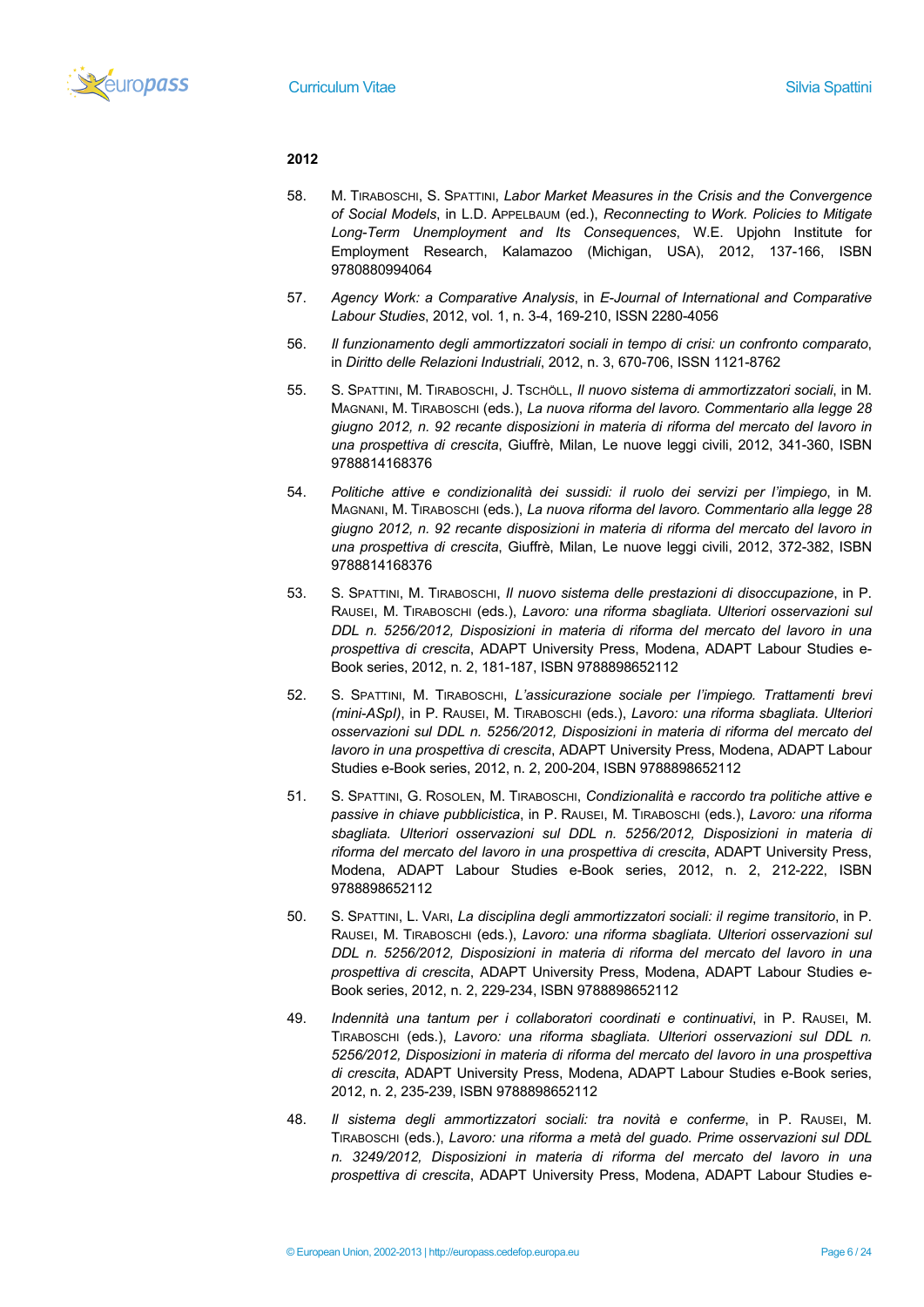

Book series, 2012, n. 1, 183-187, ISBN 9788898652129

- 47. S. SPATTINI, M. TIRABOSCHI, *Condizionalità e raccordo tra politiche attive e passive: una prospettiva (troppo) pubblicistica di intervento sul mercato del lavoro*, in P. RAUSEI, M. TIRABOSCHI (eds.), *Lavoro: una riforma a metà del guado. Prime osservazioni sul DDL n. 3249/2012, Disposizioni in materia di riforma del mercato del lavoro in una prospettiva di crescita*, ADAPT University Press, Modena, ADAPT Labour Studies e-Book series, 2012, n. 1, 215-218, ISBN 9788898652129
- 46. M. TIRABOSCHI, S. SPATTINI, *Anti-crisis Labour Market Measures and their Effectiveness between Flexibility and Security*, in T. DAVULIS, D. PETRYLAITĖ (eds.), *Labour Regulation in the 21st Century. In Search of Flexibility and Security*, Cambridge Scholars, Newcastle upon Tyne, ADAPT Labour Studies Book-Series, 2012, 163-185, ISBN 9781443836630
- 45. *Book review – Activation Policies and the Protection of Individual Rights: A Critical Assessment of the Situation in Denmark, Finland and Sweden, by Paul Van Aerschot*, in *Labor History*, 2012, vol. 53, n. 1, 150-152, ISSN 0023-656X

# **2011**

- 44. S. SPATTINI, M. TIRABOSCHI, *La somministrazione di lavoro, un confronto comparato*, in CONFINDUSTRIA BERGAMO (ed.), *Ricerca sulle risorse umane*, Confindustria Bergamo, Bergamo, 2011, 9-30
- 43. *Riforma dell'apprendistato e nuovo placement*, in M. TIRABOSCHI (ed.), *Il Testo Unico dell'apprendistato e le nuove regole sui tirocini. Commentario al decreto legislativo 14 settembre 2011, n. 167, e all'articolo 11 del decreto legge 13 agosto 2011, n. 138, convertito con modifiche nella legge 14 settembre 2011, n. 148*, Giuffrè, Milan, Le nuove leggi civili, 2011, 126-130, ISBN 9788814164057
- 42. *L'apprendistato per la riqualificazione di lavoratori in mobilità*, in M. TIRABOSCHI (ed.), *Il Testo Unico dell'apprendistato e le nuove regole sui tirocini. Commentario al decreto legislativo 14 settembre 2011, n. 167, e all'articolo 11 del decreto legge 13 agosto 2011, n. 138, convertito con modifiche nella legge 14 settembre 2011, n. 148*, Giuffrè, Milan, Le nuove leggi civili, 2011, 485-492, ISBN 9788814164057 (also in *Diritto delle Relazioni Industriali*, 2011, n. 4, 1052-1060, ISSN 1121-8762)
- 41. S. SPATTINI, M. TIRABOSCHI, *La revisione dei regimi di autorizzazione e il rilancio del placement universitario*, in G. PROIA, M. TIRABOSCHI (eds.), *La riforma dei rapporti e delle controversie di lavoro. Commentario alla legge 4 novembre 2010, n. 183 (cd. Collegato lavoro)*, Giuffrè, Milan, Le nuove leggi civili, 2011, 249-258, ISBN 9788814160639
- 40. *Misure di incentivazione del raccordo pubblico-privato: l'articolo 13 del decreto legislativo n. 276/2003*, in G. PROIA, M. TIRABOSCHI (eds.), *La riforma dei rapporti e delle controversie di lavoro. Commentario alla legge 4 novembre 2010, n. 183 (cd. Collegato lavoro)*, Giuffrè, Milan, Le nuove leggi civili, 2011, 269-274, ISBN 9788814160639
- 39. *The Effectiveness of Anti-Crisis Labor Market Measures in the European Union*, in F. CARRÉ, C. WELLER (eds.), *63rd Annual Meeting of the Labor and Employment Relations Association 2011. Denver, Colorado, USA, 7-9 January 2011*, LERA, Champaign, Labor and Employment Relations Association Series, 2011, 36-41, ISBN 9781618391827

# **2010**

38. W. BROMWICH, O. RYMKEVICH, S. SPATTINI, *Editorial*, in W. BROMWICH, O. RYMKEVICH, S. SPATTINI (eds.), *Labour Productivity, Investment in Human Capital and Youth Employment. Comparative Developments and Global Responses*, Kluwer Law International, Alphen aan den Rijn, Bulletin of Comparative Labour Relations Series,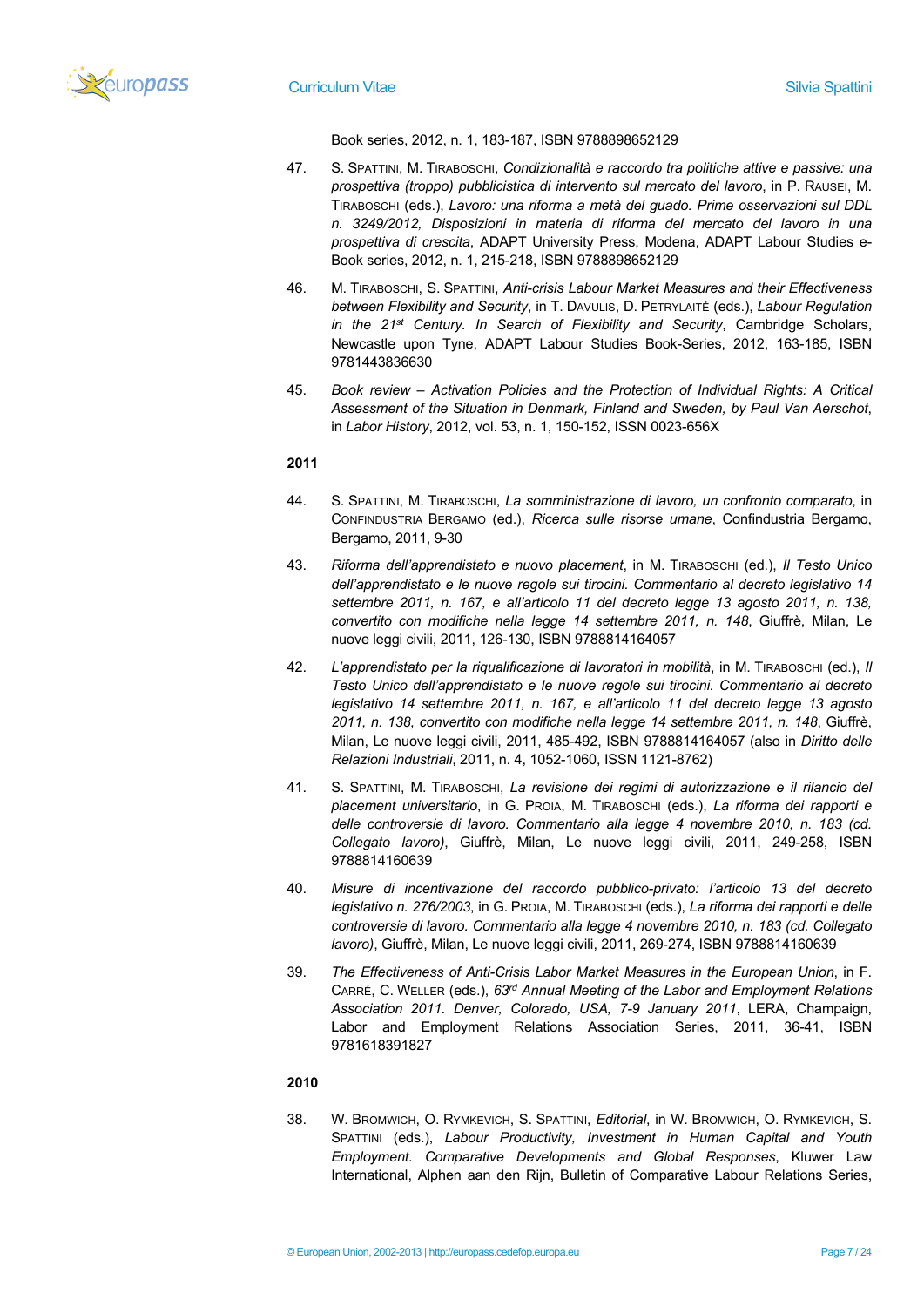

2010, n. 73, XIX-XXIV, ISBN 9789041132499

- 37. S. SPATTINI, M. TIRABOSCHI, *Tackling the Crisis: The Italian Case in the E.U. Context*, in F. CARRÉ, C. WELLER (eds.), *Proceedings of the 62nd Annual Meeting. January 3-5, 2010, Atlanta, Georgia*, LERA, Champaign, Labor and Employment Relations Association Series, 2010, 58-63, ISBN 9780913447000
- 36. *La nuova condizionalità all'accesso ai trattamenti di sostegno al reddito: potenzialità e criticità nella prospettiva della riforma del sistema degli ammortizzatori*, in *Diritto delle Relazioni Industriali*, 2010, n. 2, 377-386, ISSN 1121-8762

# **2009**

- 35. *Gli ammortizzatori per il lavoro non standard: il nuovo quadro legale*, in *Diritto delle Relazioni Industriali*, 2009, n. 4, 938-948, ISSN 1121-8762
- 34. J. RALIGA, H. BEDNARCZYK, S. SPATTINI, *Work-related vocational training and the context of EU policy – case studies from Poland and Italy*, in H. BEDNARCZYK, L. ŁOPACIŃSKA, A.M. CHARRAUD (eds.), *Vocational Education in the Context of the European Qualifications Framework*, The Publishing House of the Institute for Sustainable Technologies – National Research Institute, Radom, ISBN 9788372047618 (also edited in Polish)
- 33. W. BROMWICH, O. RYMKEVICH, S. SPATTINI, *Editorial*, in W. BROMWICH, O. RYMKEVICH, S. SPATTINI (eds.), *The Modernization of Labour Law and Industrial Relations in a Comparative Perspective*, Kluwer Law International, Alphen aan den Rijn, Bulletin of Comparative Labour Relations Series, 2009, n. 70, XXV-XXVIII, ISBN 9789041128652
- 32. *The Reform of Social Protection Systems and Flexicurity in a European Perspective*, in W. BROMWICH, O. RYMKEVICH, S. SPATTINI (eds.), *The Modernization of Labour Law and Industrial Relations in a Comparative Perspective*, Kluwer Law International, Alphen aan den Rijn, Bulletin of Comparative Labour Relations Series, 2009, n. 70, 233-240, ISBN 9789041128652

# **2008**

- 31. S. SPATTINI, G. STRANO, *Il nuovo quadro delle comunicazioni obbligatorie*, in M. TIRABOSCHI (ed.), *La riforma del lavoro pubblico e privato e il nuovo welfare. Commentario sistematico delle norme di lavoro e previdenza contenute nelle leggi di conversione dei decreti legge 25 giugno 2008, n. 112, 27 maggio 2008, n. 93 e 3 giugno 2008, n. 97 in coordinamento con la legge 24 dicembre 2007, n. 247*, Giuffrè, Milan, Le nuove leggi civili, 2008, 403-418, ISBN 9788814148460
- 30. S. SPATTINI, M. TIRABOSCHI, *Mediazione tra domanda e offerta di lavoro*, in *Digesto delle Discipline Privatistiche. Sezione Commerciale. Aggiornamento. Vol. IV*, Utet, Turin, 2008, 571, ISBN 9788859803003

- 29. *Scuola, università e mercato del lavoro*, in G. BOZZEDA, A. MAGNABOSCO, S. SUZZI (eds.), *Per una transizione sostenibile. Il passaggio dalla scuola al mondo del lavoro. Atti del convegno, Imola, 1o dicembre 2006*, Carocci, Rome, 2007, 55-59, ISBN 9788843043644
- 28. S. SPATTINI, M. TIRABOSCHI, *Gli ammortizzatori sociali in Italia tra riforme annunciate e norme vigenti inattuate*, in *Diritto delle Relazioni Industriali*, 2007, n. 3, 851-853, ISSN 1121-8762
- 27. *Disoccupati in Italia. A proposito di un recente libro di Salvatore Pirrone e Paolo Sestito*, in *Diritto delle Relazioni Industriali*, 2007, n. 1, 135-137, ISSN 1121-8762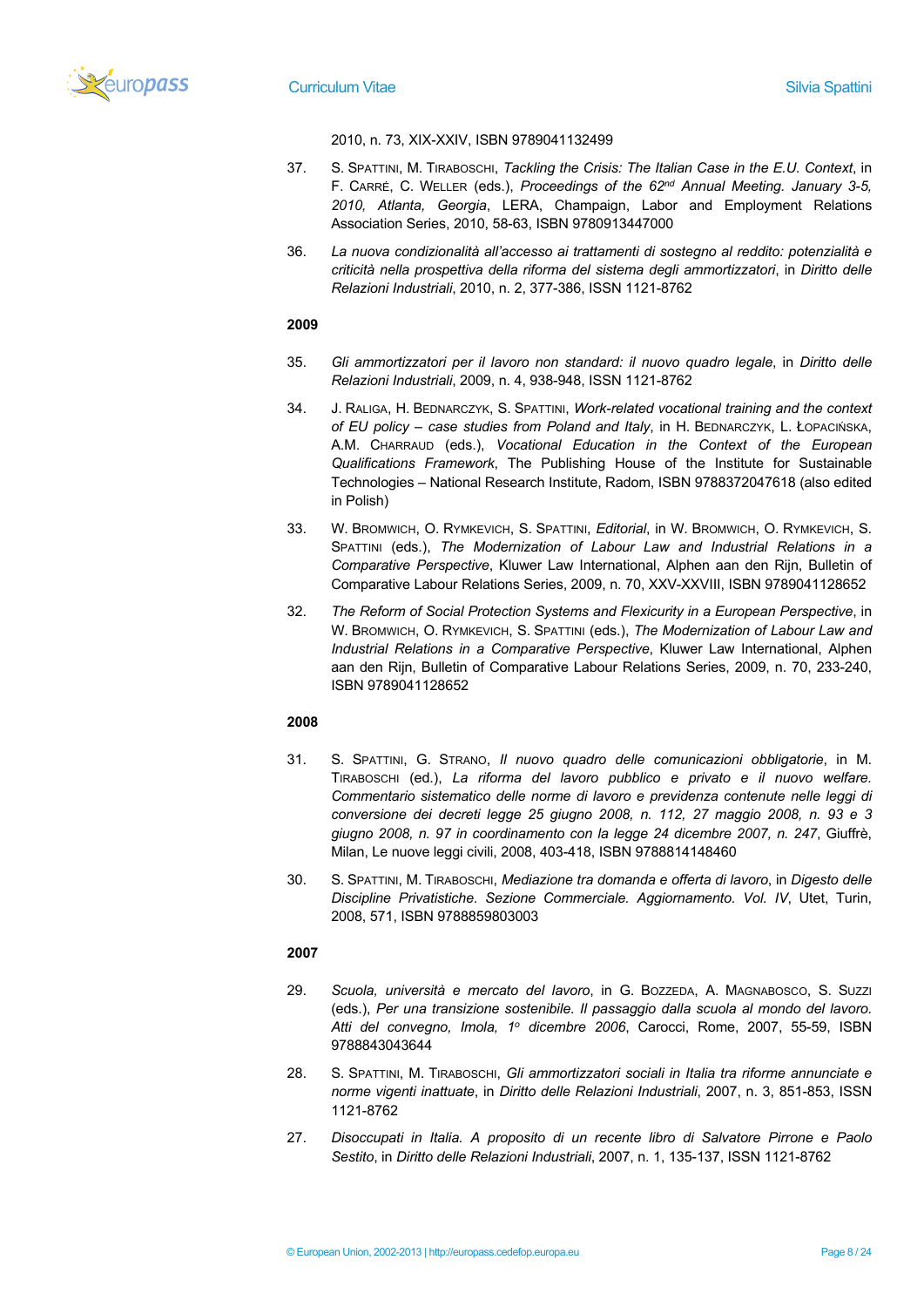

- 26. *L'esternalizzazione dei servizi di reinserimento al lavoro: il caso delle agenzie di personal service*, in *Diritto delle Relazioni Industriali*, 2006, n. 3, 922-925, ISSN 1121- 8762
- 25. *La relazione annuale sui progressi nell'attuazione della Strategia di Lisbona*, in *Diritto delle Relazioni Industriali*, 2006, n. 2, 571-575, ISSN 1121-8762
- 24. *Il placement universitario*, in P. REGGIANI GELMINI, M. TIRABOSCHI (eds.), *Scuola, Università e Mercato del lavoro dopo la Riforma Biagi. Le politiche per la transizione dai percorsi educativi e formativi al mercato del lavoro*, Giuffrè, Milan, Collana ADAPT-Fondazione "Marco Biagi", 2006, n. 13, 285-287, ISBN 9788814125478
- 23. S. SPATTINI, M. TIRABOSCHI, *La regolamentazione della somministrazione di lavoro: un confronto comparato*, in M. TIRABOSCHI (ed.), *Le esternalizzazioni dopo la riforma Biagi. Somministrazione, appalto, distacco e trasferimento di azienda*, Giuffrè, Milan, Collana ADAPT-Fondazione "Marco Biagi", 2006, n. 12, 125-133, ISBN 9788814122552
- 22. *Le agenzie di somministrazione di lavoro: profili giuridici*, in M. TIRABOSCHI (ed.), *Le esternalizzazioni dopo la riforma Biagi. Somministrazione, appalto, distacco e trasferimento di azienda*, Giuffrè, Milan, Collana ADAPT-Fondazione "Marco Biagi", 2006, n. 12, 135-144, ISBN 9788814122552

- 21. *Strategia di Lisbona e Strategia europea per l'occupazione – Gli orientamenti per l'occupazione nella nuova governance*, in *Diritto delle Relazioni Industriali*, 2005, n. 4, 1218-1222, ISSN 1121-8762
- 20. *La fine del monopolio «teorico» del collocamento*, in *Diritto delle Relazioni Industriali*, 2005, n. 4, 1241-1243, ISSN 1121-8762
- 19. *Prestazioni sociali di base e agenzie per il sostegno all'inserimento nel mercato del lavoro delle fasce deboli*, in *Diritto delle Relazioni Industriali*, 2005, n. 3, 918-920, ISSN 1121-8762
- 18. *Una valutazione delle riforme Hartz dal punto di vista italiano e europeo*, Working Paper ADAPT, 2005, n. 10 Bis (now also in *In ricordo di Friedrich Schiller (1759-1805)*, Villa Vigoni, Loveno di Menaggio, Comunicazioni, 2005, vol. IX, 110-120)
- 17. *Verso una migliore attuazione della strategia di Lisbona*, in *Diritto delle Relazioni Industriali*, 2005, n. 2, 597-598, ISSN 1121-8762
- 16. *La nuova organizzazione del mercato del lavoro: decreti ministeriali e circolari interpretative*, in *Diritto delle Relazioni Industriali*, 2005, n. 1, 248-252, ISSN 1121-8762
- 15. *Verso gli obiettivi intermedi della c.d. Strategia di Lisbona: le valutazioni della attuazione delle politiche per l'occupazione per il 2003/2004*, in *Diritto delle Relazioni Industriali*, 2005, n. 1, 290-294, ISSN 1121-8762
- 14. *I primi effetti della Legge Hartz-IV*, in *Diritto delle Relazioni Industriali*, 2005, 305-306, n. 1, ISSN 1121-8762
- 13. S. SPATTINI, M. TIRABOSCHI, *Le agenzie per il lavoro: tipologie, requisiti giuridicofinanziari e procedure di autorizzazione*, in P. OLIVELLI, M. TIRABOSCHI (eds.), *Il diritto del mercato del lavoro dopo la riforma Biagi. Intermediazione pubblica e privata, regimi di autorizzazione e accreditamento, borsa del lavoro, tutele del lavoratore sul mercato (artt. 3-19 D.lgs. n. 276 del 2003, come modificato dal D.lgs. n. 251 del 2004)*, Giuffrè, Milan, Collana ADAPT-Fondazione "Marco Biagi", 2005, n. 5, 127-168, ISBN 9788814112140
- 12. S. SPATTINI, M. TIRABOSCHI, *Regimi particolari di autorizzazione e autorizzazioni*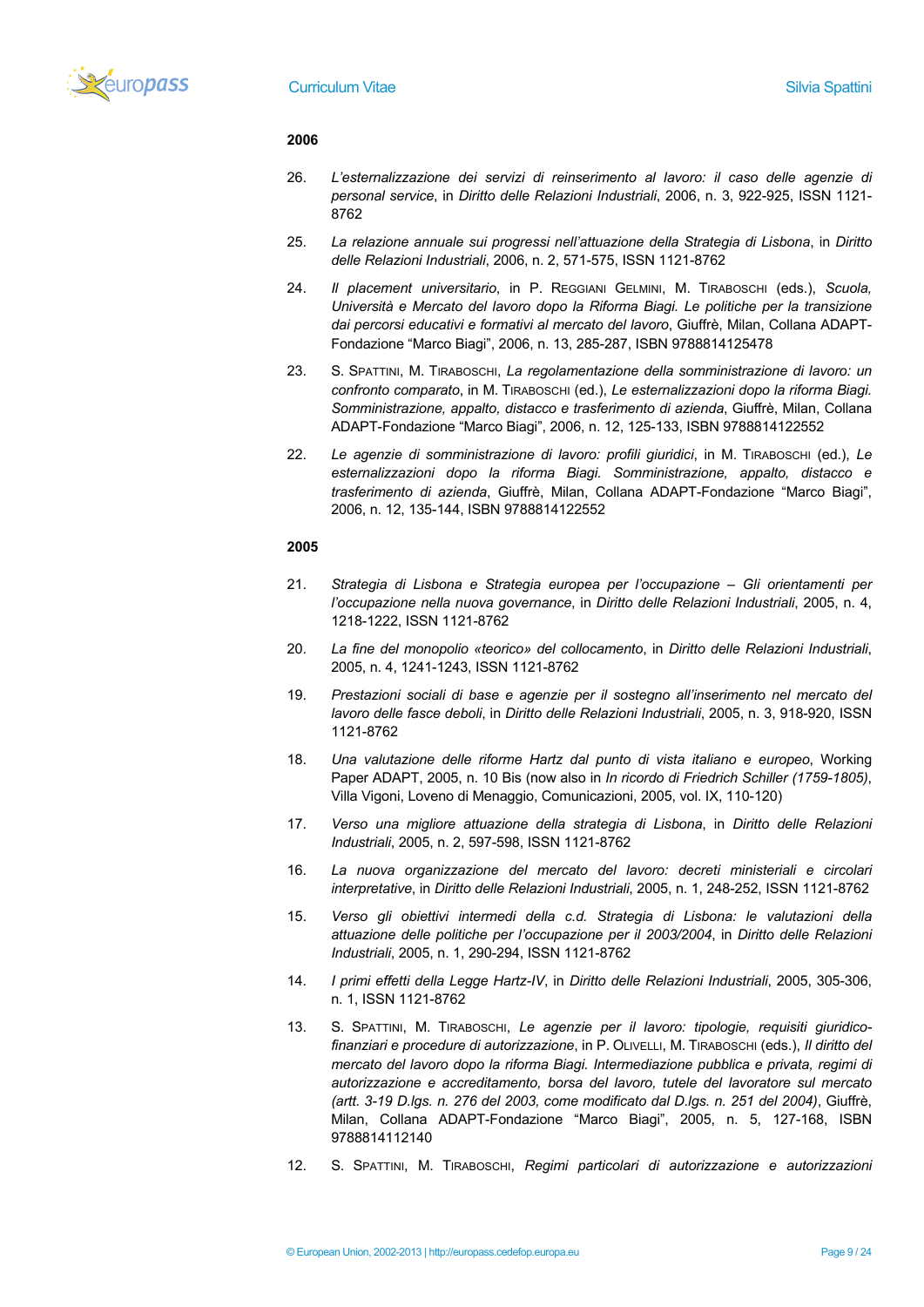

*regionali*, in P. OLIVELLI, M. TIRABOSCHI (eds.), *Il diritto del mercato del lavoro dopo la riforma Biagi. Intermediazione pubblica e privata, regimi di autorizzazione e accreditamento, borsa del lavoro, tutele del lavoratore sul mercato (artt. 3-19 D.lgs. n. 276 del 2003, come modificato dal D.lgs. n. 251 del 2004)*, Giuffrè, Milan, Collana ADAPT-Fondazione "Marco Biagi", 2005, n. 5, 263-286, ISBN 9788814112140

# **2004**

- 11. *Riforme possibili, riforme necessarie: l'utilità di una comparazione tra il caso italiano e quello tedesco*, in M. TIRABOSCHI (ed.), *La riforma Biagi del mercato del lavoro. Prime interpretazioni e proposte di lettura del d.lgs. 10 settembre 2003, n. 276. Il diritto transitorio e i tempi della riforma*, Giuffrè, Milan, Collana ADAPT-Fondazione "Marco Biagi", 2004, n. 2, 53-80, ISBN 9788814107917
- 10. *La disciplina del mercato del lavoro: regime autorizzatorio e accreditamenti*, in M. TIRABOSCHI (ed.), *La riforma Biagi del mercato del lavoro. Prime interpretazioni e proposte di lettura del d.lgs. 10 settembre 2003, n. 276. Il diritto transitorio e i tempi della riforma*, Giuffrè, Milan, Collana ADAPT-Fondazione "Marco Biagi", 2004, n. 2, 492-499, ISBN 9788814107917
- 9. S. SPATTINI, P. TIRABOSCHI, *Il nuovo mercato del lavoro: schede riepilogative*, in M. TIRABOSCHI (ed.), *La riforma Biagi del mercato del lavoro. Prime interpretazioni e proposte di lettura del d.lgs. 10 settembre 2003, n. 276. Il diritto transitorio e i tempi della riforma*, Giuffrè, Milan, Collana ADAPT-Fondazione "Marco Biagi", 2004, n. 2, 614-633, ISBN 9788814107917
- 8. F. PASQUINI, S. SPATTINI, M. TIRABOSCHI, *Occupabilità, politiche attive del lavoro e dialogo sociale in Europa: esperienze a confronto*, Collana del Dipartimento di Economia aziendale dell'Università degli Studi di Modena e Reggio Emilia, 2004, n. 94

# **2003**

- 7. M. TIRABOSCHI, S. SPATTINI, *I servizi per l'impiego in Europa: un quadro comparato*, in M. TIRABOSCHI (ed.), *La riforma del collocamento e i nuovi servizi per l'impiego. Commentario al D.Lgs. 19 dicembre 2002, n. 297 e prospettive di attuazione dell'articolo 1, legge 14 febbraio 2004, n. 30*, Giuffrè, Milan, Le nuove leggi civili – Prima interpretazione, 2003, 123-136, ISBN 9788814103537
- 6. *Un esempio di buona prassi dall'Europa: le agenzie tedesche di personal service*, in M. TIRABOSCHI (ed.), *La riforma del collocamento e i nuovi servizi per l'impiego. Commentario al D.Lgs. 19 dicembre 2002, n. 297 e prospettive di attuazione dell'articolo 1, legge 14 febbraio 2004, n. 30*, Giuffrè, Milan, Le nuove leggi civili – Prima interpretazione, 2003, 181-197, ISBN 9788814103537
- 5. M. TIRABOSCHI, S. SPATTINI, *Staff leasing e somministrazione professionale di manodopera in Europa: un quadro comparato*, in M. TIRABOSCHI (ed.), *La riforma del collocamento e i nuovi servizi per l'impiego. Commentario al D.Lgs. 19 dicembre 2002, n. 297 e prospettive di attuazione dell'articolo 1, legge 14 febbraio 2004, n. 30*, Giuffrè, Milan, Le nuove leggi civili – Prima interpretazione, 2003, 207-230, ISBN 9788814103537

### **2002**

4. *La riforma del mercato del lavoro tedesco: il rapporto della Commissione Hartz*, in *Diritto delle Relazioni Industriali*, 2002, n. 4, 684-698, ISSN 1121-8762

# **1999**

3. *Profili evolutivi del concetto di lavoro subordinato in Germania*, in *Diritto delle Relazioni*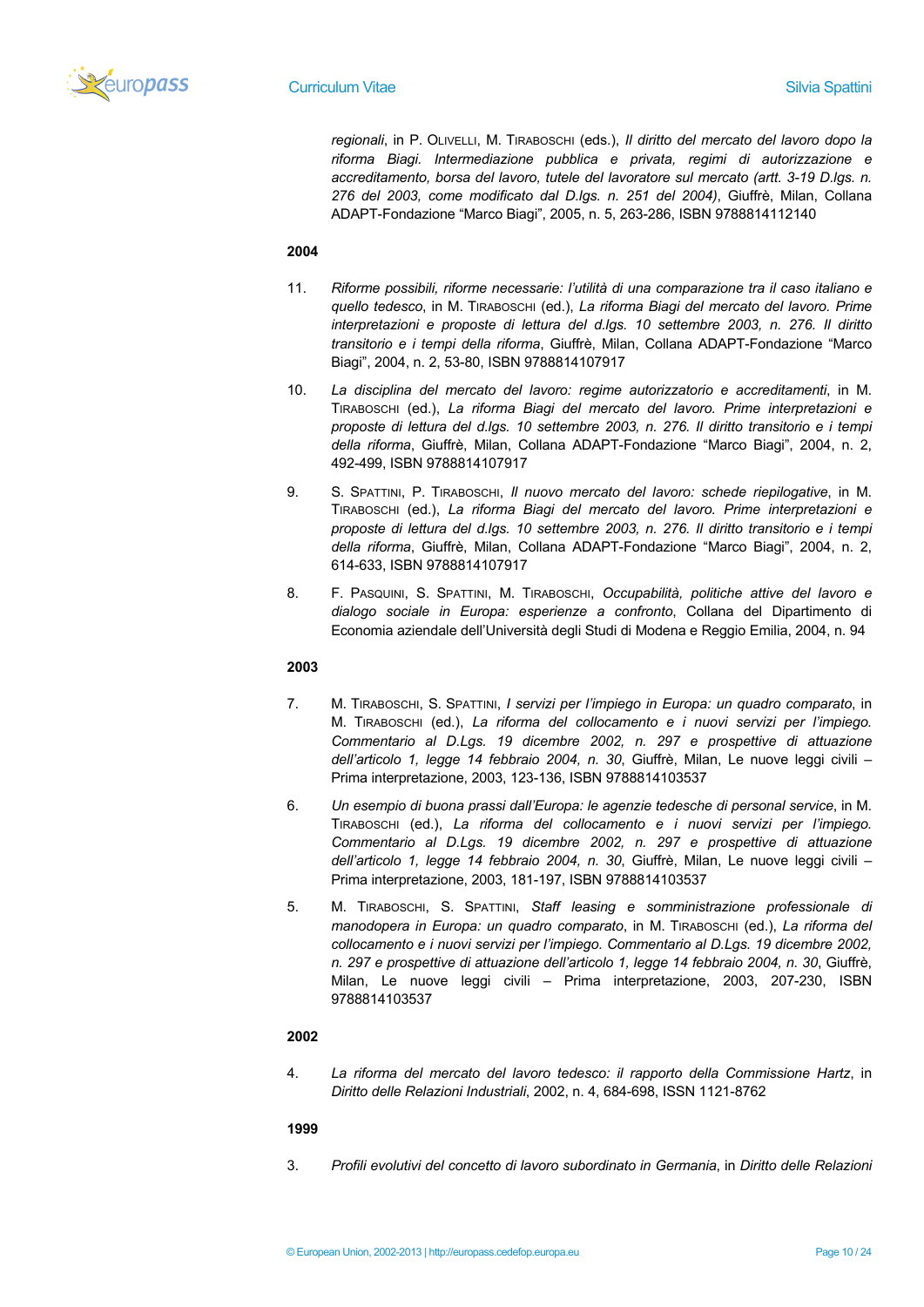

*Industriali*, 1999, n. 2, 259-269, ISSN 1121-8762

2. *La qualificazione del rapporto di lavoro subordinato nella giurisprudenza tedesca*, in Diritto *delle Relazioni Industriali*, 1999, n. 1, 81-84, ISSN 1121-8762

#### **1998**

1. *Giurisprudenza comunitaria in materia di politica sociale*, in *Diritto delle Relazioni Industriali*, 1998, n. 4, 477-489, ISSN 1121-8762

#### **Other pubblications**

#### **2019**

*173. Dal progetto alla attuazione: prove tecniche di reddito di cittadinanza in Italia, in Bollettino ADAPT, 2019, n. 1*

# **2017**

- 172. *La nuova DIS-COLL"*, in *Bollettino ADAPT*, 2017, n. 31
- 171. E. Massagli, S. Spattini, *Cosa intendiamo quando parliamo di welfare aziendale?*, in *Bollettino ADAPT*, 2017, n. 3

# **2016**

- 170. P. Manzella, S. Spattini, *Appunti per un glossario ITA – ENG/1: assegno di ricollocazione e job re-integration voucher*, in *Bollettino ADAPT*, 2016, n. 36
- 169. *Stato di disoccupazione anche con reddito "esiguo"*, in *Bollettino ADAPT*, 2016, n. 22

# **2015**

- 168. S. SPATTINI, J. TSCHÖLL, *Estensione obbligatoria per i datori di lavoro con più di 5 addetti senza Cigo e Cigs*, in *Quotidiano del Lavoro*, 10 settembre 2015
- 167. S. SPATTINI, J. TSCHÖLL, *Estensione obbligatoria per i datori di lavoro con più di 5 addetti senza Cigo e Cigs*, in *Quotidiano del Lavoro*, 10 September 2015
- 166. S. SPATTINI, J. TSCHÖLL, *Riduzione media oraria non superiore al 60% dell'orario giornaliero del dipendente*, in *Quotidiano del Lavoro*, 10 September 2015
- 165. S. SPATTINI, J. TSCHÖLL, *Solidarietà espansiva: aliquota contributiva ridotta*, in *Quotidiano del Lavoro*, 10 September 2015
- 164. E. MASSAGGI, S. SPATTINI, *Jobs act, approvati gli ultimi decreti attuativi*, in *Guida al Lavoro*, 2015, n. 36, 10-15, ISSN 1590-007X
- 163. *NASpI anche in caso di licenziamento disciplinare*, in *Guida al Lavoro*, 2015, n. 19, 12- 13, ISSN 1590-007X
- 162. D. DEL DUCA, S. SPATTINI (eds.), *Fondi di solidarietà: un sistema incompiuto*, Bollettino Speciale ADAPT, 2015, n. 10
- 161. S. SPATTINI, M. TIRABOSCHI, *Nuovi strumenti di sostegno al reddito e contratto di ricollocazione*, in *Guida al Lavoro*, 2015, n. 10, 28-43, ISSN 1590-007X
- 160. S. SPATTINI, M. TIRABOSCHI, *Sostegno al reddito: nuova Aspi, disoccupazione e indennità co.co.pro.*, in *Guida al Lavoro*, 2015, n. 2, 79-91, ISSN 1590-007X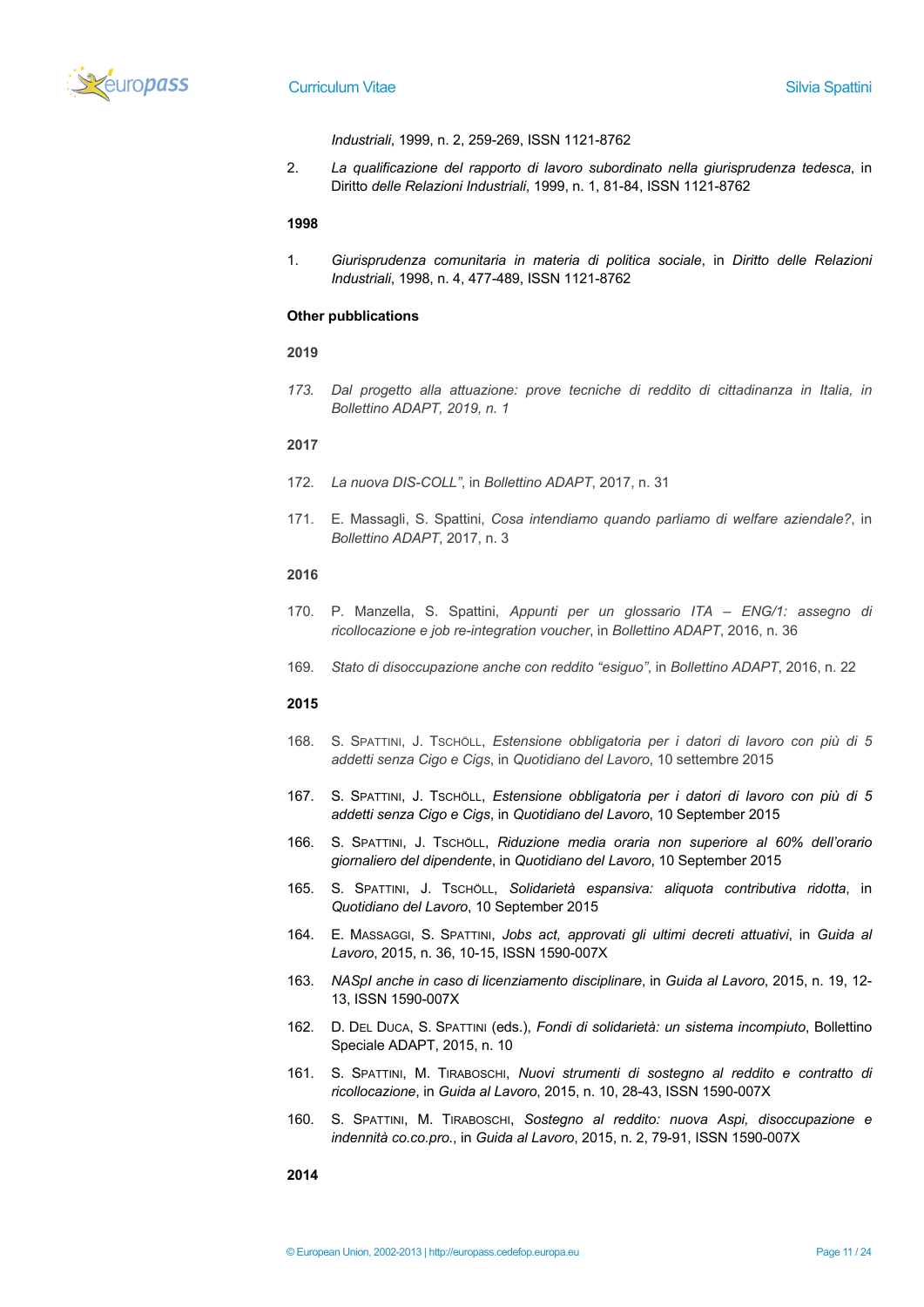

- 159. *Perché leggere la relazione della Corte dei conti sulla evoluzione del sistema degli ammortizzatori sociali*, in BOLLETTINOADAPT.IT, *Annuario del lavoro 2014*, ADAPT University Press, Modena, ADAPT Labour Studies e-Book series, 2014, n. 35, 37-43, ISBN 9788898652372
- 158. *In viaggio verso il 2030 – Parte II: il lavoro del futuro*, in BOLLETTINOADAPT.IT, *Annuario del lavoro 2014*, ADAPT University Press, Modena, ADAPT Labour Studies e-Book series, 2014, n. 35, 743-744, ISBN 9788898652372
- 157. *Somministrazione illecita e cooperative spurie*, in BOLLETTINOADAPT.IT, *Annuario del lavoro 2014*, ADAPT University Press, Modena, ADAPT Labour Studies e-Book series, 2014, n. 35, 804-807, ISBN 9788898652372
- 156. *Jobs Act: l'ipotesi di Agenzia Unica Federale del lavoro*, in BOLLETTINOADAPT.IT, *Annuario del lavoro 2014*, ADAPT University Press, Modena, ADAPT Labour Studies e-Book series, 2014, n. 35, 886-887, ISBN 9788898652372
- 155. E. MASSAGLI, F. PASQUINI, S. SPATTINI, *Jobs Act: il primo merito è il cambio di metodo*, in BOLLETTINOADAPT.IT, *Annuario del lavoro 2014*, ADAPT University Press, Modena, ADAPT Labour Studies e-Book series, 2014, n. 35, 891-893, ISBN 9788898652372
- 154. *Così germoglia il seme lasciato da Marco Biagi*, in BOLLETTINOADAPT.IT, *Annuario del lavoro 2014*, ADAPT University Press, Modena, ADAPT Labour Studies e-Book series, 2014, n. 35, 967-968, ISBN 9788898652372
- 153. E. MASSAGLI, F. SEGHEZZI, S. SPATTINI, *Il Primo maggio delle celebrazioni e del lavoro che non c'è*, in BOLLETTINOADAPT.IT, *Annuario del lavoro 2014*, ADAPT University Press, Modena, ADAPT Labour Studies e-Book series, 2014, n. 35, 1009-1012, ISBN 9788898652372
- 152. *Il segreto della Germania sta nelle riforme approvate dieci anni fa*, in BOLLETTINOADAPT.IT, *Annuario del lavoro 2014*, ADAPT University Press, Modena, ADAPT Labour Studies e-Book series, 2014, n. 35, 1042-1043, ISBN 9788898652372
- 151. *Incontro domanda e offerta di lavoro tra canali informali e social recruiting*, in BOLLETTINOADAPT.IT, *Annuario del lavoro 2014*, ADAPT University Press, Modena, ADAPT Labour Studies e-Book series, 2014, n. 35, 1295-1296, ISBN 9788898652372
- 150. *Germania: le perplessità sul salario minimo*, in BOLLETTINOADAPT.IT, *Annuario del lavoro 2014*, ADAPT University Press, Modena, ADAPT Labour Studies e-Book series, 2014, n. 35, 1473-1476, ISBN 9788898652372
- 149. *In Germania pensione a 63 anni*, in BOLLETTINOADAPT.IT, *Annuario del lavoro 2014*, ADAPT University Press, Modena, ADAPT Labour Studies e-Book series, 2014, n. 35, 1590-1591, ISBN 9788898652372
- 148. M. GIOVANNONE, S. SPATTINI, *L'impatto dell'alluvione su lavoratori e imprese*, in BOLLETTINOADAPT.IT, *Annuario del lavoro 2014*, ADAPT University Press, Modena, ADAPT Labour Studies e-Book series, 2014, n. 35, 1899-1903, ISBN 9788898652372
- 147. F. SEGHEZZI, S. SPATTINI (eds.), *#Germania: un modello per il #lavoro?*, Bollettino Speciale ADAPT, 2014, n. 19
- 146. S. SPATTINI, M. TIRABOSCHI, *La somministrazione di lavoro dopo il decreto Poletti: una prospettiva di flexicurity?*, in M. TIRABOSCHI (ed.), *Jobs Act: il cantiere aperto delle riforme del lavoro. Primo commento al d.l. 20 marzo 2014, n. 34 convertito, con modificazioni, in l. 16 maggio 2014, n. 78*, ADAPT University Press, Modena, ADAPT Labour Studies e-Book series, 2014, n. 25, 61-74, ISBN 9788898652259
- 145. *L'elenco anagrafico dei lavoratori e l'acquisizione della stato di disoccupazione*, in M. TIRABOSCHI (ed.), *Jobs Act: il cantiere aperto delle riforme del lavoro. Primo commento al d.l. 20 marzo 2014, n. 34 convertito, con modificazioni, in l. 16 maggio 2014, n. 78*, ADAPT University Press, Modena, ADAPT Labour Studies e-Book series, 2014, n. 25,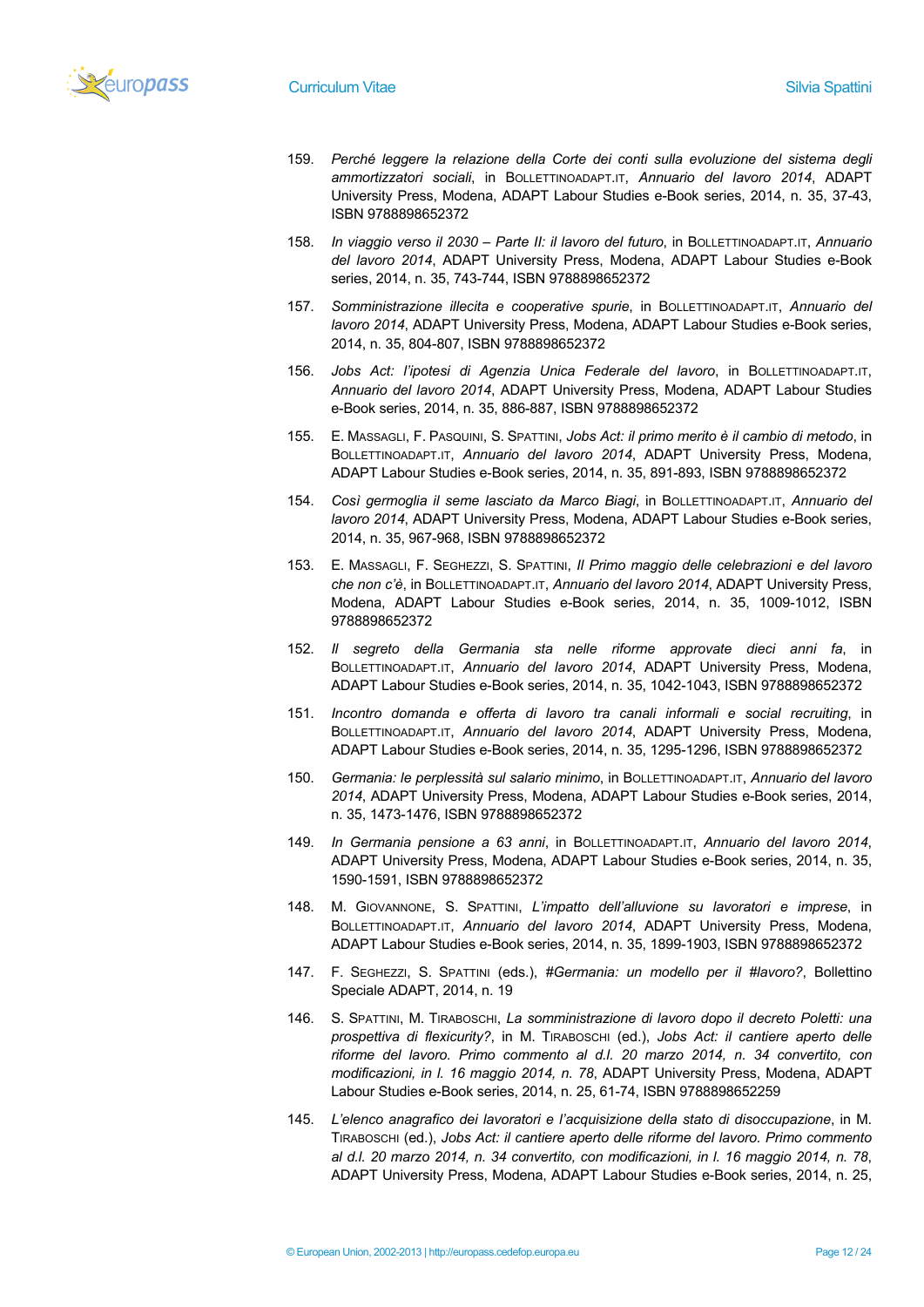

# 117-123, ISBN 9788898652259

- 144. P. RAUSEI, S. SPATTINI, *Le modifiche alla riduzione contributiva in caso di contratti di solidarietà*, in M. TIRABOSCHI (ed.), *Jobs Act: il cantiere aperto delle riforme del lavoro. Primo commento al d.l. 20 marzo 2014, n. 34 convertito, con modificazioni, in l. 16 maggio 2014, n. 78*, ADAPT University Press, Modena, ADAPT Labour Studies e-Book series, 2014, n. 25, 124-128, ISBN 9788898652259
- 143. *Riduzione contributiva in caso di contratti di solidarietà*, in M. TIRABOSCHI (ed.), *Decretolegge 20 marzo 2014, n. 34. Disposizioni urgenti per favorire il rilancio dell'occupazione e per la semplificazione degli adempimenti a carico delle imprese. Prime interpretazioni e valutazioni di sistema*, ADAPT University Press, Modena, ADAPT Labour Studies e-Book series, 2014, n. 22, 105-106, ISBN 9788898652235
- 142. *L'anagrafe dei lavoratori e lo stato di disoccupazione*, in M. TIRABOSCHI (ed.), *Decretolegge 20 marzo 2014, n. 34. Disposizioni urgenti per favorire il rilancio dell'occupazione e per la semplificazione degli adempimenti a carico delle imprese. Prime interpretazioni e valutazioni di sistema*, ADAPT University Press, Modena, ADAPT Labour Studies e-Book series, 2014, n. 22, 107-112, ISBN 9788898652235
- 141. *Gli ammortizzatori sociali nel Jobs Act*, in M. TIRABOSCHI (ed.), *Jobs Act. Le misure per favorire il rilancio dell'occupazione, riformare il mercato del lavoro ed il sistema delle tutele. Primo commento alle misure sul lavoro varate dal Consiglio dei Ministri del 12 marzo 2014*, ADAPT University Press, Modena, ADAPT Labour Studies e-Book series, 2014, n. 21, 24-29, ISBN 9788898652228 (now also in BOLLETTINOADAPT.IT, *Annuario del lavoro 2014*, ADAPT University Press, Modena, ADAPT Labour Studies e-Book series, 2014, n. 35, 31-36, ISBN 9788898652372)
- 140. *Tagli all'Irpef e all'Irap per lavoratori e imprese*, in M. TIRABOSCHI (ed.), *Jobs Act. Le misure per favorire il rilancio dell'occupazione, riformare il mercato del lavoro ed il sistema delle tutele. Primo commento alle misure sul lavoro varate dal Consiglio dei Ministri del 12 marzo 2014*, ADAPT University Press, Modena, ADAPT Labour Studies e-Book series, 2014, n. 21, 51-52, ISBN 9788898652228
- 139. S. SPATTINI, M. TIRABOSCHI, *Licenziamento collettivo dei dirigenti: la Corte Ue boccia la legge italiana*, in *Guida al Lavoro*, 2014, n. 9, 10-11, ISSN 1590-007X
- 138. M. GIOVANNONE, E. GRAZIOLI, S. SPATTINI (eds.), *Modena: dopo il terremoto l'alluvione. L'impatto delle calamità naturali sul sistema produttivo e sul lavoro*, Bollettino Speciale ADAPT, 2014, n. 5
- 137. S. SPATTINI, M. TIRABOSCHI, *Il sistema dei fondi di solidarietà bilaterali dopo la legge di stabilità per il 2014*, in *Guida al Lavoro*, 2014, n. 4, 17-24, ISSN 1590-007X
- 136. S. SPATTINI, F. RICCARDI, *Il Jobs act alla tedesca punta su salario minimo e contratti*, in *Avvenire*, 15 gennaio 2014 (now also in BOLLETTINOADAPT.IT, *Annuario del lavoro 2014*, ADAPT University Press, Modena, ADAPT Labour Studies e-Book series, 2014, n. 35, 1259-1262, ISBN 9788898652372)
- 135. E. MASSAGLI, F. PASQUINI, S. SPATTINI (eds.), *Il Jobs Act: prima lettura e primi commenti*, Bollettino Speciale ADAPT, 2014, n. 2

- 134. *Gli ammortizzatori in deroga nel caos*, in BOLLETTINOADAPT.IT, *Annuario del lavoro 2013*, ADAPT University Press, Modena, ADAPT Labour Studies e-Book series, 2013, n. 18, 3-4, ISBN 9788898652181
- 133. *Le fragili ragioni di chi propone l'abolizione della cassa integrazione*, in BOLLETTINOADAPT.IT, *Annuario del lavoro 2013*, ADAPT University Press, Modena, ADAPT Labour Studies e-Book series, 2013, n. 18, 5-7, ISBN 9788898652181
- 132. *Il sostegno per l'inclusione attiva: una ipotesi di reddito minimo*, in BOLLETTINOADAPT.IT,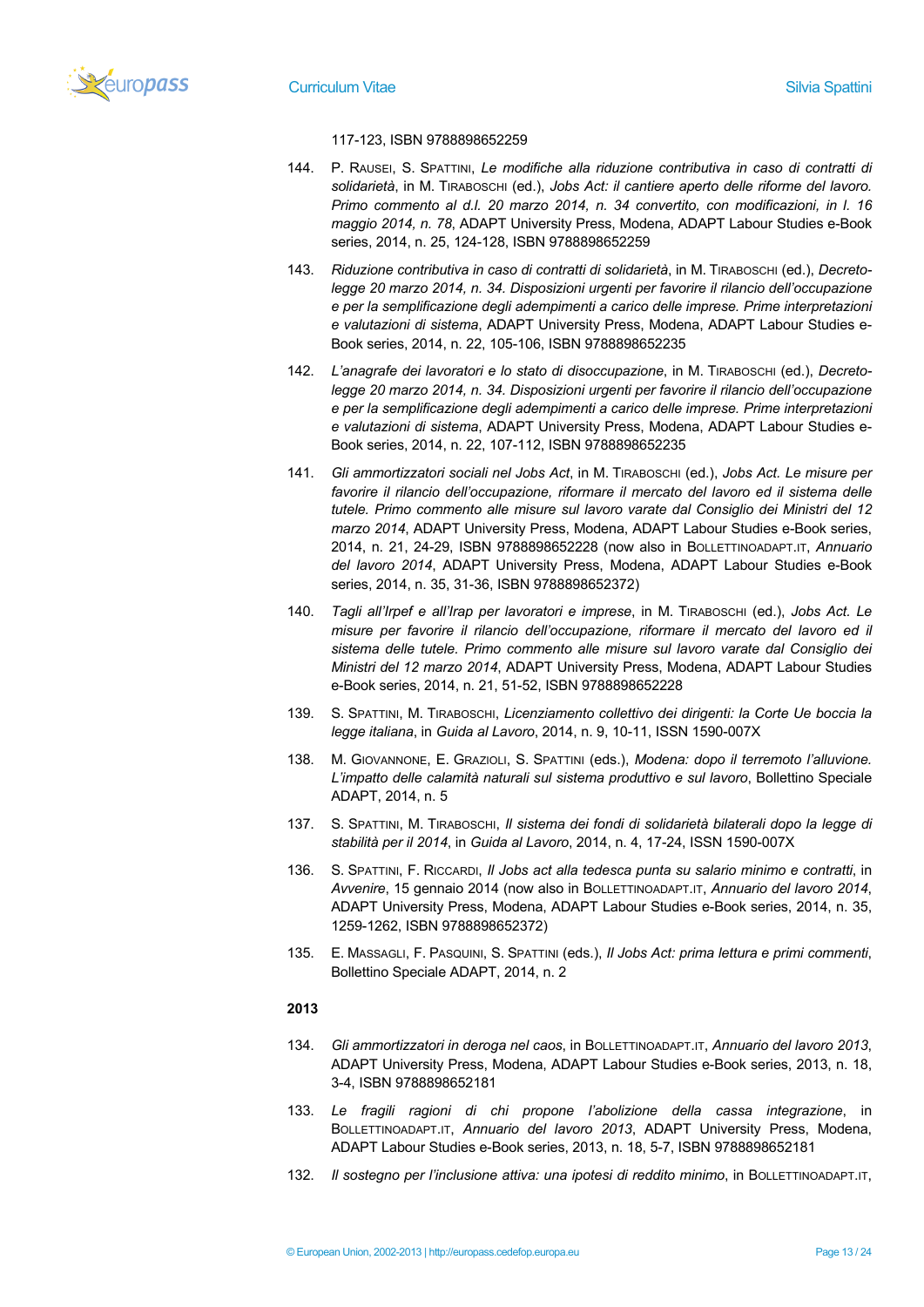

*Annuario del lavoro 2013*, ADAPT University Press, Modena, ADAPT Labour Studies e-Book series, 2013, n. 18, 18-21, ISBN 9788898652181

- 131. *Ancora su reddito minimo e salario minimo*, in BOLLETTINOADAPT.IT, *Annuario del lavoro 2013*, ADAPT University Press, Modena, ADAPT Labour Studies e-Book series, 2013, n. 18, 22-26, ISBN 9788898652181
- 130. S. SPATTINI, M. TIRABOSCHI, *Fondi bilaterali di solidarietà al traguardo con incertezze*, in BOLLETTINOADAPT.IT, *Annuario del lavoro 2013*, ADAPT University Press, Modena, ADAPT Labour Studies e-Book series, 2013, n. 18, 153-155, ISBN 9788898652181
- 129. *Prove di decentramento. Riflessioni a proposito dell'accordo aziendale In Job S.p.A.*, in BOLLETTINOADAPT.IT, *Annuario del lavoro 2013*, ADAPT University Press, Modena, ADAPT Labour Studies e-Book series, 2013, n. 18, 285-286, ISBN 9788898652181
- 128. *La somministrazione acausale*, in BOLLETTINOADAPT.IT, *Annuario del lavoro 2013*, ADAPT University Press, Modena, ADAPT Labour Studies e-Book series, 2013, n. 18, 682-686, ISBN 9788898652181
- 127. F. PASQUINI, S. SPATTINI, M. TIRABOSCHI, *Tornare allo spirito della legge Biagi per rilanciare il mercato del lavoro italiano*, in BOLLETTINOADAPT.IT, *Annuario del lavoro 2013*, ADAPT University Press, Modena, ADAPT Labour Studies e-Book series, 2013, n. 18, 776-778, ISBN 9788898652181
- 126. S. SPATTINI, M. TIRABOSCHI (eds.), *Fondi di solidarietà bilaterali: a che punto siamo?*, Bollettino Speciale ADAPT, 2013, n. 26
- 125. S. SPATTINI, M. TIRABOSCHI, *Pochi fondi bilaterali al traguardo – Piccole aziende a rischio esclusione*, in *Il Sole 24 Ore*, 20 November 2013
- 124. F. PASQUINI, S. SPATTINI, M. TIRABOSCHI (eds.), *Dieci anni di Legge Biagi*, Bollettino Speciale ADAPT, 2013, n. 24
- 123. *Banche dati delle politiche attive e passive*, in M. TIRABOSCHI (ed.), *Interventi urgenti per la promozione dell'occupazione, in particolare giovanile, e della coesione sociale. Primo commento al decreto legge 28 giugno 2013, n. 76*, ADAPT University Press, Modena, ADAPT Labour Studies e-Book series, 2013, n. 10, 120-126, ISBN 9788898652099
- 122. *Fondi di solidarietà: nuovi termini di costituzione*, in M. TIRABOSCHI (ed.), *Interventi urgenti per la promozione dell'occupazione, in particolare giovanile, e della coesione sociale. Primo commento al decreto legge 28 giugno 2013, n. 76*, ADAPT University Press, Modena, ADAPT Labour Studies e-Book series, 2013, n. 10, 138-142, ISBN 9788898652099
- 121. *Ripristino della norma sulla conservazione dello stato di disoccupazione*, in M. TIRABOSCHI (ed.), *Interventi urgenti per la promozione dell'occupazione, in particolare giovanile, e della coesione sociale. Primo commento al decreto legge 28 giugno 2013, n. 76*, ADAPT University Press, Modena, ADAPT Labour Studies e-Book series, 2013, n. 10, 148-150, ISBN 9788898652099
- 120. *La Carta per l'inclusione sociale nel Mezzogiorno*, in M. TIRABOSCHI (ed.), *Interventi urgenti per la promozione dell'occupazione, in particolare giovanile, e della coesione sociale. Primo commento al decreto legge 28 giugno 2013, n. 76*, ADAPT University Press, Modena, ADAPT Labour Studies e-Book series, 2013, n. 10, 279-283, ISBN 9788898652099
- 119. M. TIRABOSCHI, S. SPATTINI, J. TSCHÖLL, *Ammortizzatori sociali e reddito da lavoro. Compatibilità e cumulabilità*, Guida al Lavoro – Il Punto, 2013, n. 6, III-XV, ISSN 1590- 007X
- 118. M. TIRABOSCHI, S. SPATTINI, J. TSCHÖLL, *Ammortizzatori sociali*, Dossier Lavoro, 2013, n. 6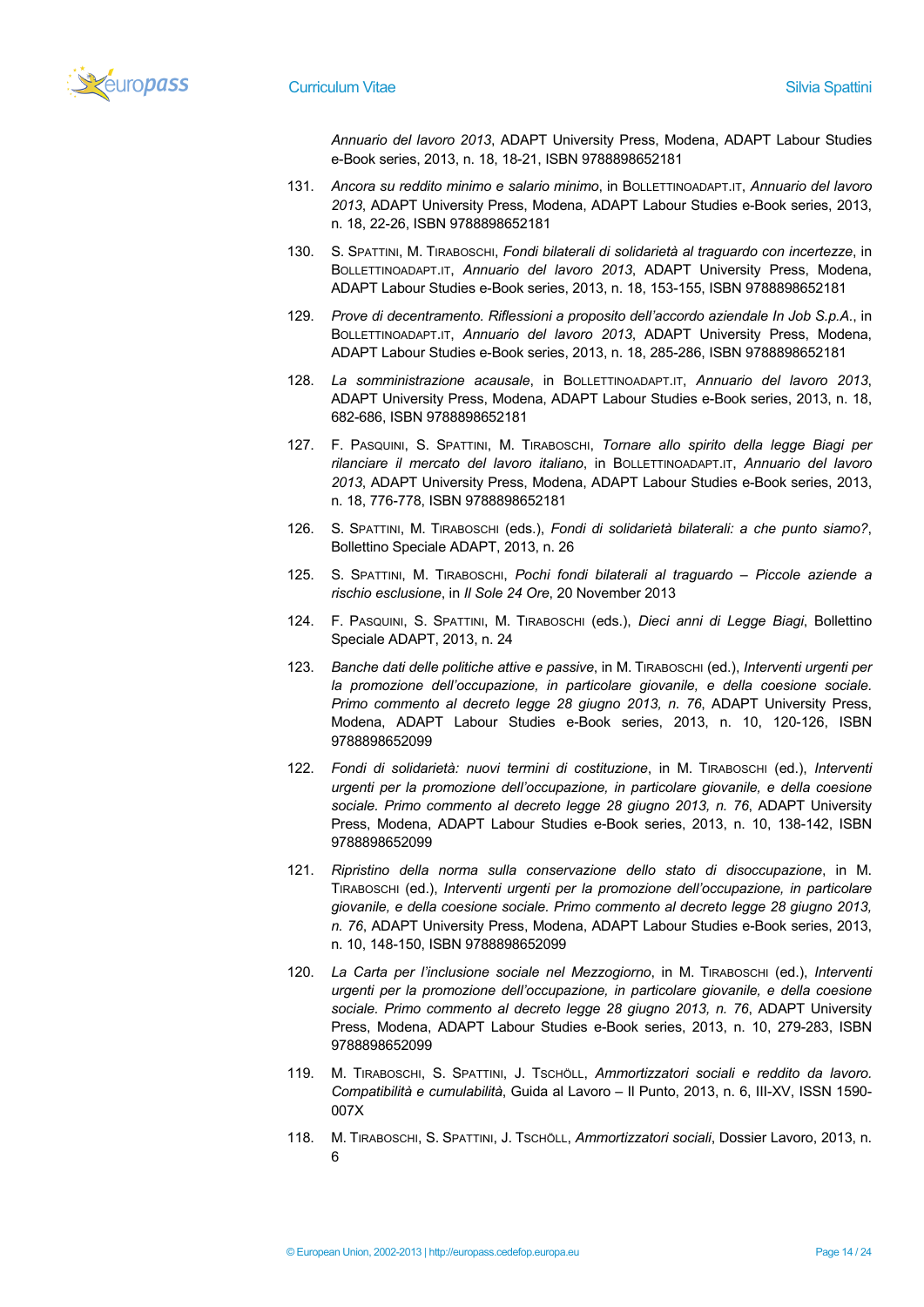

- 117. M. TIRABOSCHI, S. SPATTINI, J. TSCHÖLL, *Ammortizzatori sociali*, Dossier Lavoro, 2013, n. 5
- 116. E. MASSAGLI, S. SPATTINI (eds.), *La somministrazione di lavoro alla prova del CCNL*, Bollettino Speciale ADAPT, 2013, n. 11
- 115. *Ridotti i fondi. E i servizi restano quelli base*, in *È Lavoro*, 13 March 2013
- 114. S. SPATTINI (ed.), *Ammortizzatori sociali a rischio: la riforma non decolla*, Bollettino Speciale ADAPT, 2013, n. 3
- 113. *Gli ammortizzatori sociali nella legge di stabilità per il 2013*, in *Guida al Lavoro*, 2013, n. 2, insert, V-VII, ISSN 1590-007X
- 112. *Ammortizzatori sociali: il nuovo sistema per il 2013*, in *Guida al Lavoro*, 2013, n. 1, insert, II-V, ISSN 1590-007X

- 111. *Il nuovo sistema degli ammortizzatori sociali*, in BOLLETTINOADAPT.IT, *Annuario del lavoro 2012*, ADAPT University Press, Modena, ADAPT Labour Studies e-Book series, 2012, n. 4, 373-386, ISBN 9788898652082
- 110. *Le novità sulla somministrazione di lavoro*, in BOLLETTINOADAPT.IT, *Annuario del lavoro 2012*, ADAPT University Press, Modena, ADAPT Labour Studies e-Book series, 2012, n. 4, 419-422, ISBN 9788898652082
- 109. *Pubblico e privato nei servizi per l'impiego: stato dell'arte e prospettive*, in BOLLETTINOADAPT.IT, *Annuario del lavoro 2012*, ADAPT University Press, Modena, ADAPT Labour Studies e-Book series, 2012, n. 4, 428-431, ISBN 9788898652082
- 108. *Reddito minimo garantito e prestazioni sociali alternative in Europa*, in BOLLETTINOADAPT.IT, *Annuario del lavoro 2012*, ADAPT University Press, Modena, ADAPT Labour Studies e-Book series, 2012, n. 4, 432-434, ISBN 9788898652082
- 107. *Pro e contro del reddito minimo. Oltre la teoria*, in BOLLETTINOADAPT.IT, *Annuario del lavoro 2012*, ADAPT University Press, Modena, ADAPT Labour Studies e-Book series, 2012, n. 4, 435-437, ISBN 9788898652082
- 106. *Il sistema dei servizi per il lavoro in Italia*, in FORMEZ PA, *Organizzazione e Governance dei servizi per il lavoro. Manuale operativo*, Formez PA, Roma, Azioni di Sistema per la Pubblica Amministrazione, 2012, n. 34, 15-27, ISSN 1723-1019
- 105. *Settore artigianato: attuato il fondo di solidarietà bilaterale*, in *Guida al Lavoro*, 2012, n. 49, 12-14, ISSN 1590-007X
- 104. S. SPATTINI (ed.), *Ammortizzatori sociali: il nuovo assetto*, Bollettino Speciale ADAPT, 2012, n. 24
- 103. *Il sostegno al reddito per i dipendenti delle PA*, in *Guida al Pubblico Impiego*, 2012, n. 11-12, 27-38, ISSN 1827-5060
- 102. M. TIRABOSCHI, S. SPATTINI, E. MASSAGLI (eds.), *Il mondo del lavoro alla prova del terremoto*, Bollettino Speciale ADAPT, 2012, n. 15
- 101. *E intanto si vogliono cancellare gli incentivi per gli svantaggiati*, in *È Lavoro*, 4 April 2012
- 100. *Somministrazione. La via del reinserimento*, in *È Lavoro*, 4 April 2012
- 99. *Come cambia il sistema degli ammortizzatori sociali: alcune luci e molte ombre*, in *Bollettino Speciale ADAPT*, 2012, n. 9
- 98. *Riforma del lavoro: cancellate le misure per il reinserimento attivo nel mercato del lavoro dei gruppi svantaggiati*, in *Bollettino Speciale ADAPT*, 2012, n. 9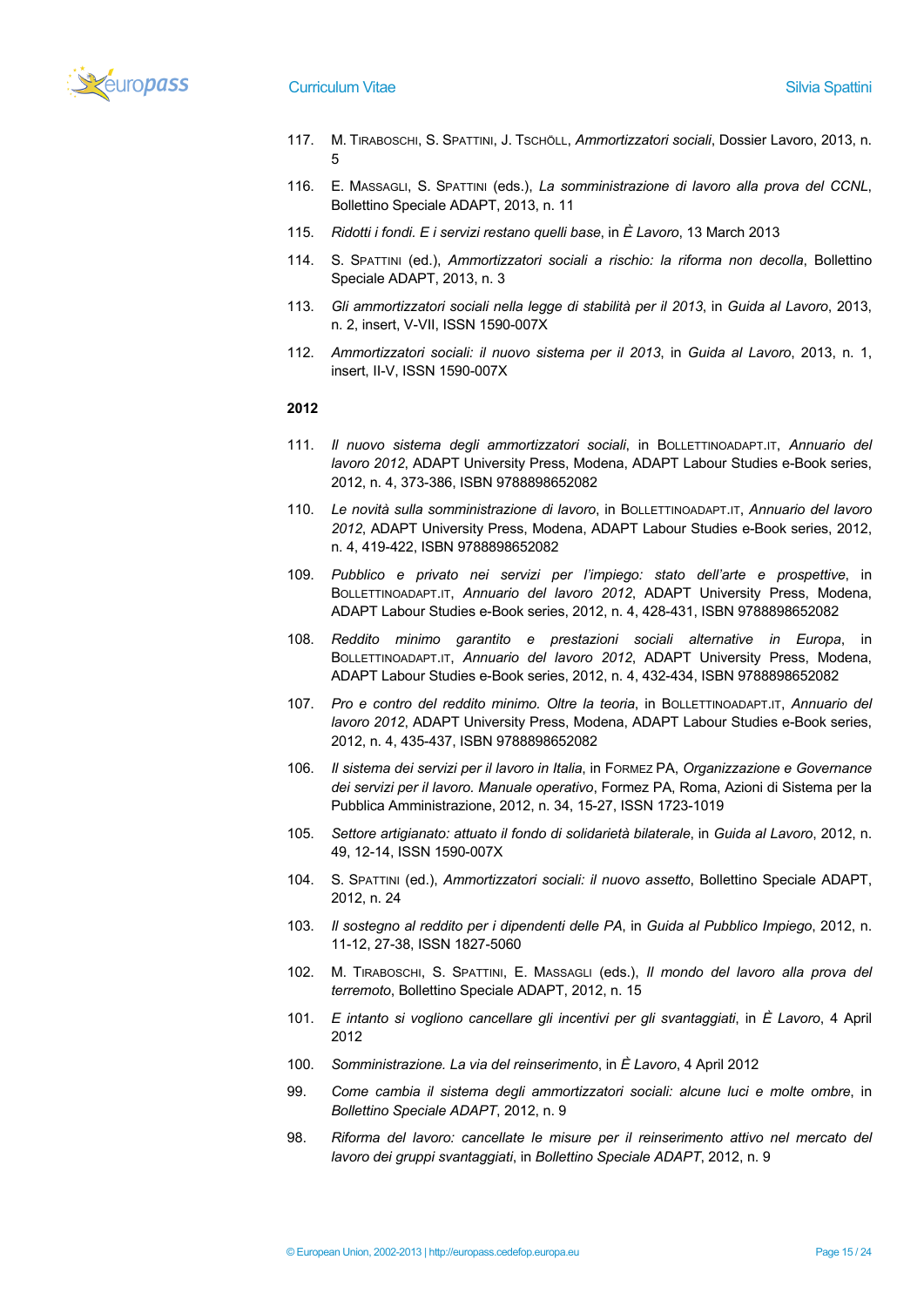

# **Curriculum Vitae Silvia Spattini** Silvia Spattini Silvia Spattini Silvia Spattini Silvia Spattini Silvia Spattini

- 97. S. SPATTINI, M. TIRABOSCHI, *Caccia al tesoro: l'accesso (impossibile) ai curricula di studenti e laureati*, in *Bollettino ADAPT*, 2012, n. 11
- 96. *Reintegro in azienda, previsto anche altrove. Ma solitamente in Italia è "obbligatorio"*, in *Avvenire*, 11 February 2012
- 95. *La varietà dei contratti? Esiste in tutta Europa*, in *Avvenire*, 11 February 2012
- 94. *Contro l'esclusione le armi sono i servizi (Reddito minimo)*, in *Avvenire*, 8 January 2012
- 93. A. BOSCO, S. SPATTINI, J. TSCHÖLL, *Studi professionali: il commento al nuovo contratto*, in *Il Corriere delle Paghe*, 2012, n. 1, ISSN 1826-9621
- 92. S. SPATTINI, M. TIRABOSCHI, *L'autorizzazione all'intermediazione in regime particolare: requisiti e procedure*, in *Guida al Lavoro*, 2012, n. 1, 18-20, ISSN 1590-007X

# **2011**

- 91. S. SPATTINI, T. GAROFANO (eds.), *Pro e contro del reddito minimo. Oltre la teoria*, Bollettino Speciale ADAPT, 2011, n. 63
- 90. C. TUCCI, S. SPATTINI, *Flexsecurity per la crescita*, in *Il Sole 24 Ore*, 9 December 2011
- 89. S. SPATTINI, M. TIRABOSCHI, *Come cambia (in peggio) la somministrazione col contratto unico*, in *Bollettino ADAPT*, 2011, n. 40
- 88. *Salario minimo, la Germania ci pensa ma senza convinzione*, in *È Lavoro*, 5 November 2011
- 87. *Ufficio unico del lavoro. Vantaggi da valutare*, in *È Lavoro*, 10 October 2011
- 86. S. SPATTINI, M. TIRABOSCHI, *Collocamento: una nuova fase di deregolamentazione*, in *Guida al Lavoro*, 2011, n. 31, insert, II-VI, ISSN 1590-007X
- 85. S. SPATTINI (ed.), *La deregulation del collocamento*, Bollettino Speciale ADAPT, 2011, n. 40
- 84. S. SPATTINI, L. VELTRO (eds.), *Al lavoro per il lavoro. I Fondi Strutturali Europei un'opportunità per lo sviluppo e la crescita*, Bollettino Speciale ADAPT, 2011, n. 36
- 83. T. GAROFANO, S. SPATTINI (eds.), *Ammortizzatori sociali in deroga: l'Accordo Stato-Regioni del 20 aprile 2011*, Bollettino Speciale ADAPT, 2011, n. 20
- 82. S. SPATTINI, M. TIRABOSCHI, *Ammortizzatori sociali in deroga e politiche attive: l'intesa Stato-Regioni*, in *Guida al Lavoro*, 2011, n. 19, 12-14, ISSN 1590-007X
- 81. *Detassazione con decentramento*, in *Italia Oggi*, 15 February 2011
- 80. M. TIRABOSCHI, E. MASSAGLI, F. PASQUINI, S. SPATTINI (eds.), *In memoria di Mario Grandi*, Bollettino Speciale ADAPT, 2011, n. 5
- 79. F. FAZIO, S. SPATTINI, *Inattivi e scontenti*, in *È Lavoro*, 26 January 2011

- 78. S. SPATTINI, M. TIRABOSCHI, *Gli ammortizzatori sociali nella legge di stabilità per il 2011*, in *Guida al Lavoro*, 2010, n. 50, insert, II, ISSN 1590-007X
- 77. S. SPATTINI, M. TIRABOSCHI, *Fondi per il sostegno al reddito dei somministrati*, in M. TIRABOSCHI (a cura di), *Collegato lavoro. Commento alla legge 4 novembre 2010, n. 183*, Gruppo 24 Ore, Milan, I libri di *Guida al Lavoro*, 2010, 189-193, ISBN 9788832477856
- 76. *Ora l'Italia è un esempio di flexicurity*, in *È Lavoro*, 8 December 2010
- 75. S. SPATTINI, M. TIRABOSCHI, *Gli incentivi per il reinserimento dei percettori di integrazioni salariali*, in *Guida al Lavoro*, 2010, n. 47, 15-21, ISSN 1590-007X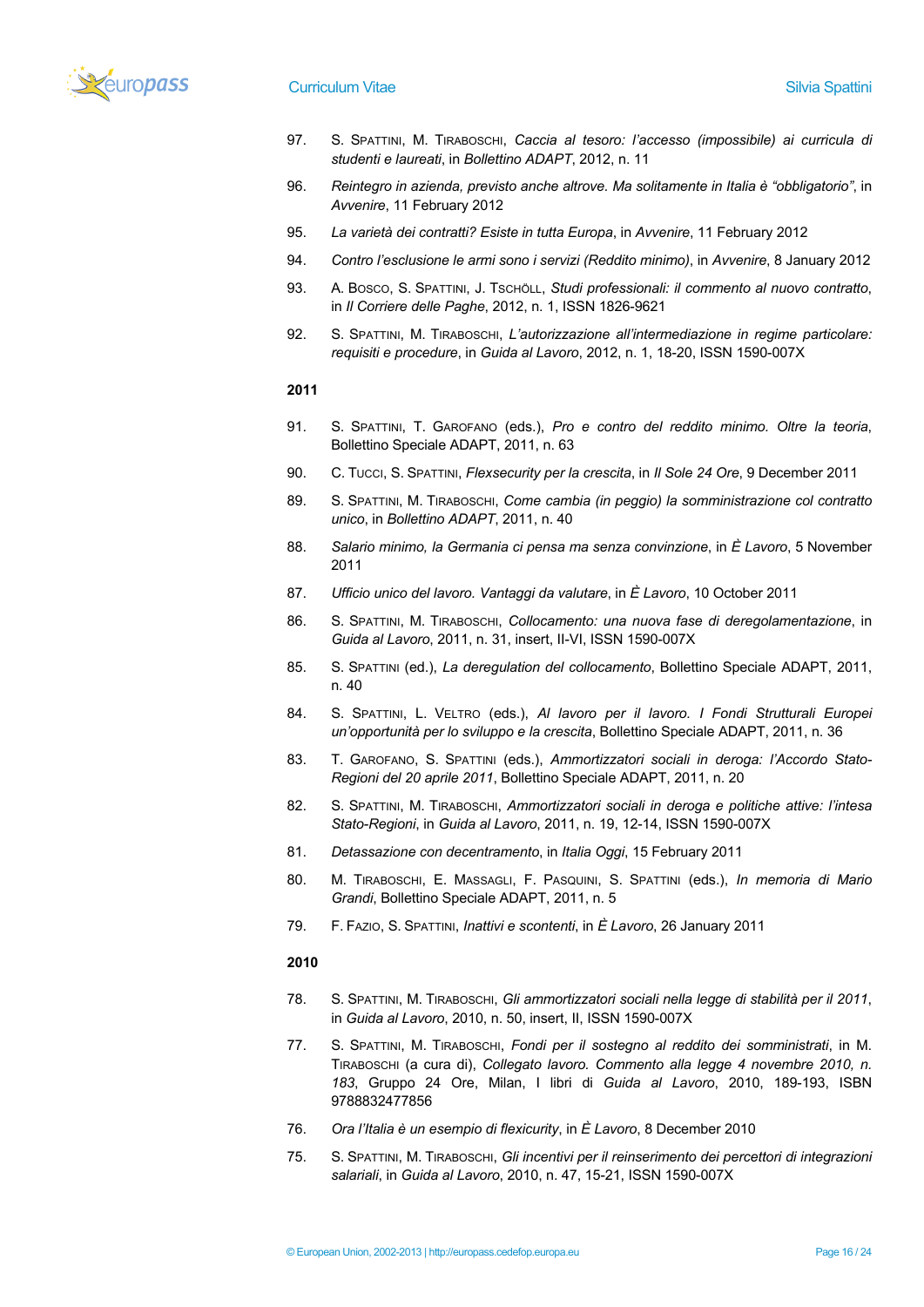

- 74. S. SPATTINI (ed.), *Active Labour Market Policies for Europe 2020 – Finding ways to move forward*, Bollettino Speciale ADAPT, 2010, n. 39
- 73. *Sostegno al reddito circoscritto*, in *Italia Oggi*, 19 November 2010
- 72. *Contributi figurativi extra per il reinserimento*, in *Italia Oggi*, 5 November 2010
- 71. F. FAZIO, S. SPATTINI (eds.), *Nobel per l'economia 2010 a Diamond, Mortensen e Pissarides. L'Accademia svedese premia gli studi sulle "frizioni" nel mercato del lavoro*, Bollettino Speciale ADAPT, 2010, n. 33
- 70. M. TIRABOSCHI, S. SPATTINI, *Cig: compatibilità e cumulabilità con altra attività lavorativa*, in *Guida al Lavoro*, 2010, n. 34, ISSN 1590-007X
- 69. P. DE VITA, R. DI TOMA, L. RUSTICO, S. SPATTINI (eds.), *L'apprendistato di alta formazione*, Bollettino Speciale ADAPT, 2010, n. 28
- 68. M. TIRABOSCHI, S. SPATTINI, *Più della «flexicurity» poté la «cassa». Fondamentali le integrazioni al reddito*, in *È Lavoro*, 14 July 2010, n. 28
- 67. S. SPATTINI (ed.), *European Employment Relations – crises and visions*, Bollettino Speciale ADAPT, 2010, n. 26
- 66. *I rimborsi spese nel Lul in base al destinatario*, in *Italia Oggi*, 8 July 2010
- 65. *Edilizia, CIGO ampia*, in *Italia Oggi*, 6 July 2010
- 64. M. TIRABOSCHI, S. SPATTINI, J. TSCHÖLL (eds.), *Guida pratica ammortizzatori sociali – 2010*, Bollettino Speciale ADAPT, 2010, n. 16
- 63. *Ammortizzatori a rapporto*, in *È Lavoro*, 17 March 2010, n. 11
- 62. S. SPATTINI, M. TIRABOSCHI, J. TSCHÖLL, *Autoimprenditorialità: operativi gli incentivi per lavoratori sospesi*, in *Guida al Lavoro*, 2010, n. 8, ISSN 1590-007X
- 61. S. SPATTINI, M. TIRABOSCHI, J. TSCHÖLL, *Al via il premio per l'occupazione dei lavoratori sospesi*, in *Guida al Lavoro*, 2010, n. 7, ISSN 1590-007X
- 60. M. TIRABOSCHI, S. SPATTINI, J. TSCHÖLL, *Gli ammortizzatori sociali nel pacchetto lavoro*, in *Guida al Lavoro*, 2010, n. 2, insert, ISSN 1590-007X
- 59. M. TIRABOSCHI, S. SPATTINI, *Le novità in materia di somministrazione di lavoro*, in *Guida al Lavoro*, 2010, n. 2, insert, ISSN 1590-007X
- 58. M. TIRABOSCHI, S. SPATTINI, *Staff leasing: il ripristino della disciplina*, in *Guida al Lavoro*, 2010, n. 2, insert, ISSN 1590-007X

- 57. G. BUBOLA, A. CORVINO, S. SPATTINI, D. VENTURI (eds.), *Sicurezza sul lavoro: la tutela nelle collaborazioni autonome*, Dossier ADAPT, 2009, n. 20
- 56. M. TIRABOSCHI, S. SPATTINI, J. TSCHÖLL (eds.), *Guida pratica ai nuovi ammortizzatori sociali*, Bollettino Speciale ADAPT, 2009, n. 10
- 55. S. SPATTINI, M. TIRABOSCHI, *L'apprendistato alla conquista di nuove garanzie*, in *Il Sole 24 Ore*, 12 September 2009
- 54. S. SPATTINI, M. TIRABOSCHI, *Il decreto interministeriale di attuazione delle misure anticrisi*, in *Guida al Lavoro*, 2009, n. 22, ISSN 1590-007X
- 53. S. SPATTINI, M. TIRABOSCHI, *Ammortizzatori sociali: istruzioni per l'uso dopo le misure anticrisi*, in *Guida al Lavoro*, 2009, n. 18, 12-24, ISSN 1590-007X (now also in P. GRASSELLI, C. MONTESI (eds.), *Le politiche attive del lavoro nella prospettiva del bene comune*, Franco Angeli, Milan, 2010, 89-111, ISBN 9788856822847, titled *Gli ammortizzatori sociali dopo le leggi n. 2 e n. 33 del 2009: istruzioni per l'uso*)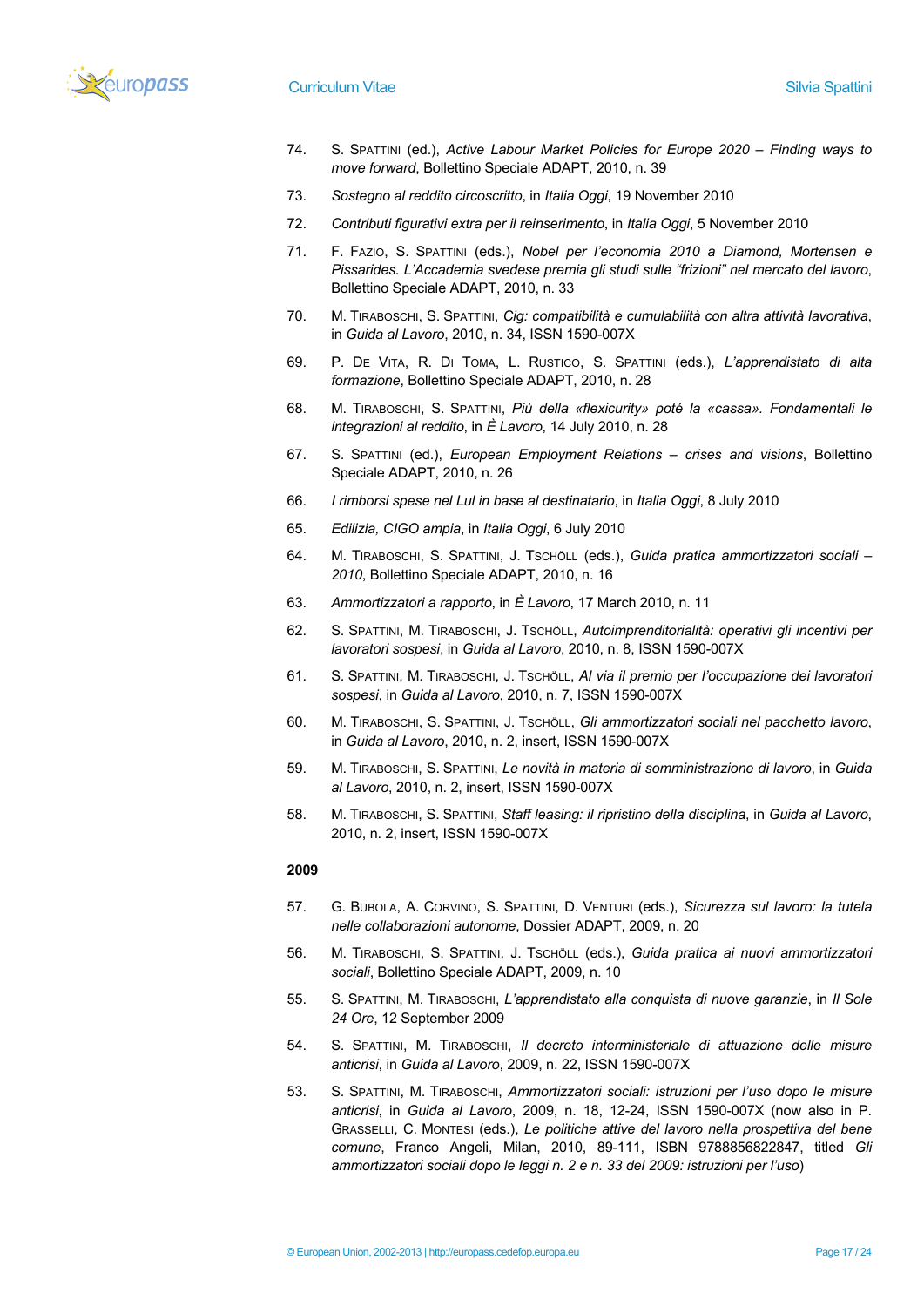

# **Curriculum Vitae Silvia Spattini** Silvia Spattini Silvia Spattini Silvia Spattini Silvia Spattini Silvia Spattini

- 52. *Apprendistato di alto livello: un'occasione di sviluppo locale attraverso le PMI*, in *Quaderni di Ricerca sull'Artigianato*, 2009, n. 52, 25-49, ISSN 1590-296X
- 51. *Quell'incontro mancato*, in *È Lavoro*, 15 April 2009, n. 14
- 50. *Migliorare le competenze dei lavoratori*, in *È Lavoro*, 15 April 2009, n. 14
- 49. F. PASQUINI, S. SPATTINI (ed.), *Modena, 19 marzo 2009. Il giorno della memoria e il ricordo di Marco Biagi*, Dossier ADAPT, 2009, n. 1

## **2008**

- 48. *Ammortizzatori bilaterali*, in *È Lavoro*, 10 December 2008, n. 41
- 47. *Metodo innovativo che «evoca» una riforma*, in *È Lavoro*, 10 December 2008, n. 41
- 46. *La "mini-riforma" degli ammortizzatori nel c.d. Pacchetto anti-crisi. Primo commento al decreto legge 29 novembre 2008, n. 185*, in *Bollettino ADAPT*, 2008, n. 38
- 45. *Flusso atipico*, in *È Lavoro*, 12 November 2008, n. 37
- 44. M. BETTONI, S. SPATTINI, *Il lavoro al femminile*, in A. MAGISTÀ (ed.), *Lavoro & master 2008/2009. Career Book*, L'Espresso, Rome, La Repubblica – Grandi Guide, 2008, ISBN 9788883712425
- 43. S. SPATTINI (ed.), *La vita buona nella società attiva. Il Libro Verde sul futuro del nostro welfare*, Dossier ADAPT, 2008, n. 7
- 42. O. RYMKEVICH, S. SPATTINI (eds.), *Industrial Relations: Keys to Economic Progress with Social Inclusion. VI congresso regionale latino-americano promosso dalla Associazione Internazionale delle Relazioni Industriali (IIRA)*, Bollettino Speciale ADAPT, 2008, n. 7
- 41. C. BIZZARRO, S. SPATTINI, *Le regole sull'impiego tramite agenzia*, in *Conquiste del Lavoro*, 20 June 2008
- 40. *Divieti da rivedere. Ma restano le barriere*, in *È Lavoro*, 18 June 2008, n. 24
- 39. S. SPATTINI, M. TIRABOSCHI, *Il sistema va completato con la Borsa del Lavoro*, in *Il Sole 24 Ore*, 12 May 2008
- 38. *Da noi manca una agenzia nazionale ed è scarsa la contrattualizzazione*, in *È Lavoro*, 7 May 2008, n. 18

- 37. S. SPATTINI, M. TIRABOSCHI, *Dall'università al mondo del lavoro*, in A. MAGISTÀ (ed.), *Lavoro & master 2007/2008. Career Book*, L'Espresso, Rome, La Repubblica – Grandi Guide, 2007, ISBN 9788883712241
- 36. *L'indennità di disoccupazione tedesca*, in *Conquiste del Lavoro*, 30 November 2007
- 35. *Contratti, novità da comunicazioni on-line*, in *Conquiste del Lavoro*, 16 November 2007
- 34. *Riforme e lavoro*, in *Conquiste del Lavoro*, 9 November 2007
- 33. *Operativo a Verona il portale Job for you*, in *Il Sole 24 Ore – NordEst*, 7 November 2007
- 32. C. BIZZARRO, S. SPATTINI, *Il ruolo del web nell'intermediazione*, in *Conquiste del Lavoro*, 2 November 2007
- 31. *Ammortizzatori sociali. Riforma a piccoli passi*, in *È Lavoro*, 26 September 2007, n. 29
- 30. *Criteri severi e servizi efficienti. Obiettivo: un nuovo lavoro*, in *È Lavoro*, 26 September 2007, n. 29
- 29. *Servizi all'impiego da rivedere per gli ammortizzatori sociali*, in *Il Sole 24 Ore –*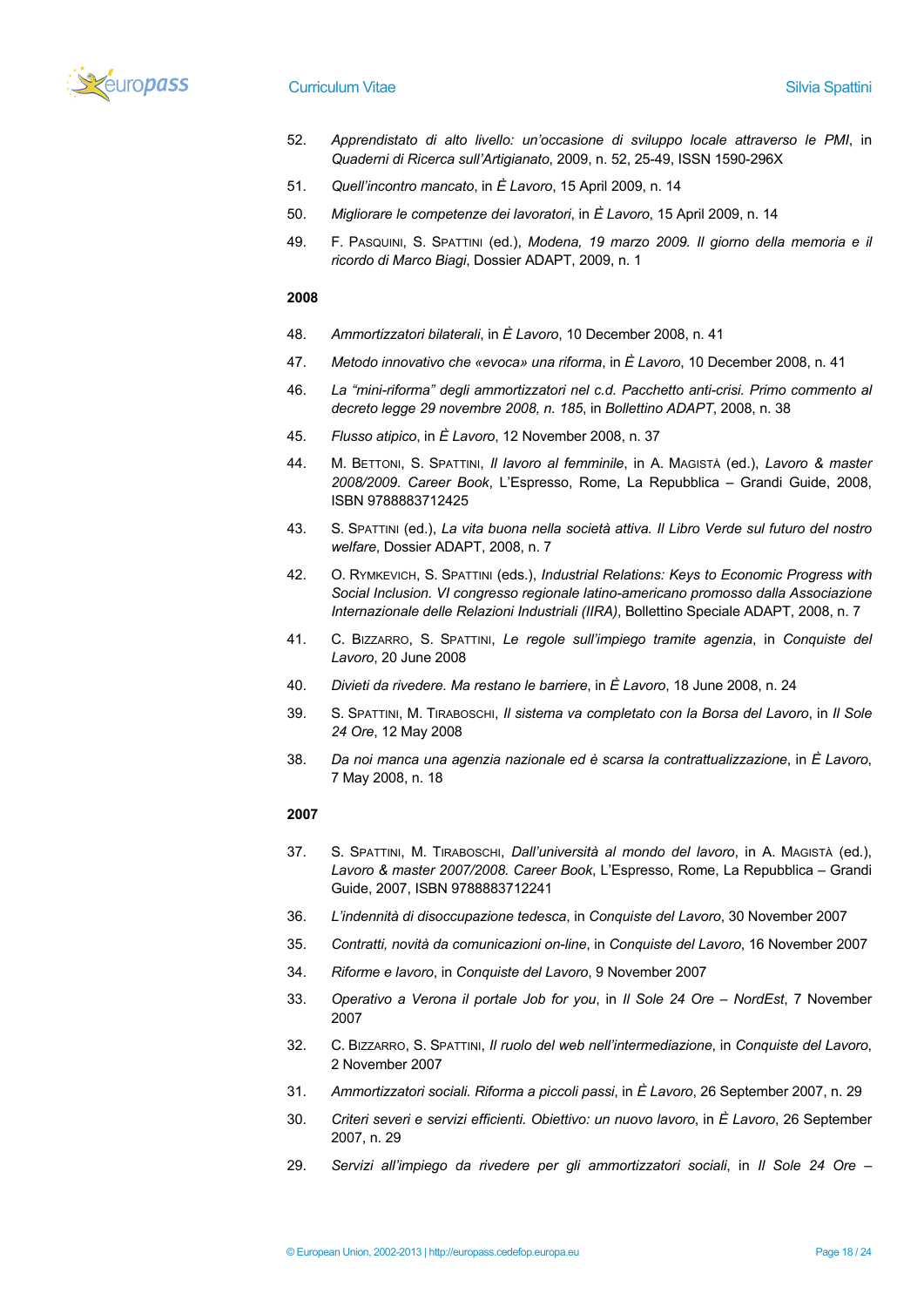

*CentroNord*, 26 September 2007

- 28. *Politiche locali assenti nel welfare*, in *Il Sole 24 Ore – NordOvest*, 26 September 2007
- 27. S. SPATTINI, M. TIRABOSCHI, *Ammortizzatori, riforme da applicare*, in *Conquiste del Lavoro*, 21 September 2007
- 26. F. LAURIA, M. MAROCCO, S. SPATTINI (eds.), *Quale riforma per gli ammortizzatori sociali?*, Dossier ADAPT, 2007, n. 28
- 25. F. LAURIA, S. SPATTINI (eds.), *Gli ammortizzatori sociali nei Paesi UE. Quadro comparativo*, insert in *Dossier ADAPT*, 2007, n. 28
- 24. C. BIZZARRO, S, SPATTINI (eds.), *Somministrazione fraudolenta: intervengono Le Iene, ma basterebbero ispettori preparati*, Dossier ADAPT, 2007, n. 13

# **2006**

- 23. S. SPATTINI, M. TIRABOSCHI, *Il lavoro che cambia*, in A. MAGISTÀ (ed.), *Lavoro & master 2006/2007. Career Book*, L'Espresso, Rome, La Repubblica – Grandi Guide, 2006, ISBN 9788883712012
- 22. *E così funziona in Europa e negli Usa*, in *È Lavoro*, 26 April 2006, n. 17
- 21. M. BETTONI, S. SPATTINI, *Distanti dall'Europa*, in *Il Sole 24 Ore – CentroNord*, 8 March 2006
- 20. *Collocamento*, in *È Lavoro*, 8 March 2006, n. 10
- 19. *Dal Welfare al Workfare: l'attivazione delle politiche passive*, in A. MARSALA (ed.), *Il Welfare to Work: modelli di intervento europei*, Italia Lavoro, Rome, 2006

#### **2005**

- 18. M. TIRABOSCHI, C. BIZZARRO, S. SPATTINI, *I siti Internet di ricerca e offerta di lavoro: una giungla piena di trappole*, in *Bollettino Speciale ADAPT*, 2005, n. 46
- 17. C. BIZZARRO, S. SPATTINI, *Le inserzioni dei lavoratori*, in *Bollettino Speciale ADAPT*, 2005, n. 46
- 16. C. BIZZARRO, S. SPATTINI, *I siti Internet di annunci di lavoro e raccolta di curricula: ancora molte le situazioni ambigue e gli illeciti*, in *Bollettino Speciale ADAPT*, 2005, n. 46
- 15. *Borse lavoro e servizi per l'impiego in Europa*, in *Bollettino ADAPT*, 2005, n. 37
- 14. *Borse del lavoro a confronto*, in *Bollettino ADAPT*, 2005, n. 33
- 13. *Libertà di collocamento*, in *QN – Economia & Politica*, 10 December 2005
- 12. *Quando il pubblico passa all'azione*, in *È Lavoro*, 26 October 2005
- 11. *Il posto te lo trova l'università*, in *Più Lavoro*, 6 April 2005
- 10. F. BIAGI, S. SPATTINI, *Attivi. Appunti per una società che governa il suo futuro*, in *Più Lavoro*, 23 March 2005
- 9. *Riforme senza colore*, in *Più Lavoro*, 9 March 2005

- 8. *Borsa continua nazionale lavoro: il decreto di attuazione*, in *Guida al Lavoro*, 2004, n. 46, ISSN 1590-007X
- 7. G. BOCCHIERI, S. SPATTINI, *Regimi particolari di autorizzazione e autorizzazioni regionali*, in *Guida al Lavoro*, 2004, n. 37, insert, ISSN 1590-007X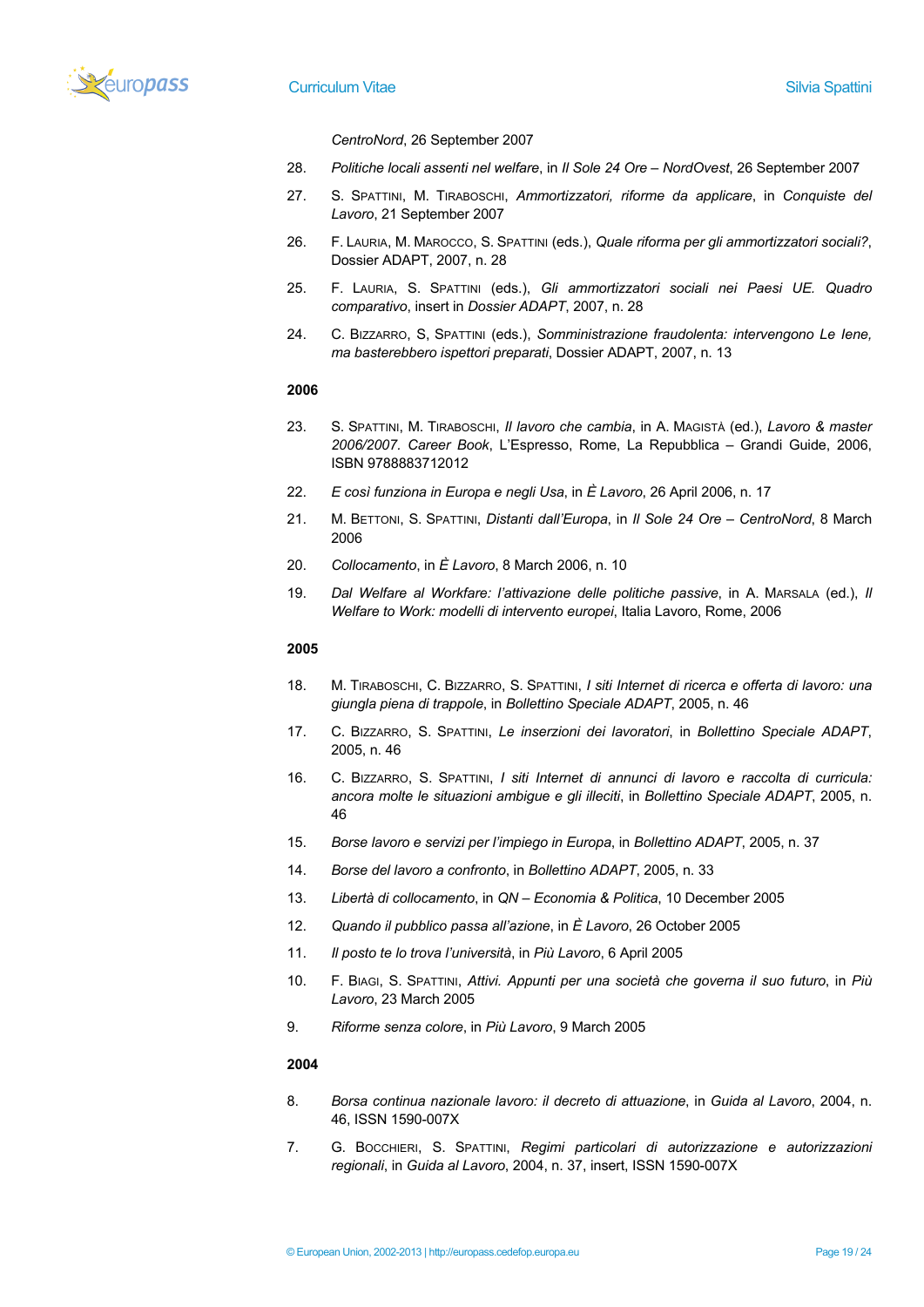

6. M. TIRABOSCHI, S. SPATTINI, *Riforma Biagi: le nuove procedure di autorizzazione per le agenzie per il lavoro*, in *Guida al Lavoro*, 2004, n. 11, ISSN 1590-007X

- 5. *I servizi per l'impiego nella Riforma Biagi e il modello tedesco*, in *Guida al Lavoro*, 2003, n. 10, ISSN 1590-007X
- 4. M. TIRABOSCHI, R. GIORGETTI, S. SPATTINI, S. TRAPANI, A. IRANO, P. TIRABOSCHI, L. DEGAN, *Spunti progettuali per un'agenzia di servizi per il lavoro*, in M. TIRABOSCHI (ed.), *La riforma Biagi. Commentario allo schema di decreto attuativo della legge delega sul mercato del lavoro*, in *Guida al Lavoro*, 2003, n. 4, ISSN 1590-007X
- 3. *Regolazione del mercato del lavoro: autorizzazioni e accreditamenti*, in M. TIRABOSCHI (ed.), *La riforma Biagi. Commentario allo schema di decreto attuativo della legge delega sul mercato del lavoro*, in *Guida al Lavoro*, 2003, n. 4, ISSN 1590-007X
- 2. *Ragioni del ricorso alla fornitura di manodopera e mansioni del lavoratore*, in *Responsabilità Civile e Previdenza*, 2003, ISSN 0391-187X
- 1. *Al via l'albo unico delle agenzie*, in *Guida Normativa*, 2003, ISSN 1590-0304
- Projects 2015-2018 project manager for the research project *EuroDuaLe - European cooperative framework for Dual Learning*, co-funded by the European Commission, ERASMUS+ Strategic Partnerships for higher education.
	- 2015-2016 member of the team for the research project *NeWIn – Negotiating Wage (In)equality*, co-funded by the European Commission, Budget Heading 04.03.01.08, Industrial Relations and Social Dialogue, Call for proposals 2014 VP/2014/004
	- 2015-2016 member of the team for the research project *IR-Multiling – Industrial Relations in Multilingual Environments at Work*, co-funded by the European Commission, Budget Heading 04.03.01.08, Industrial Relations and Social Dialogue, Call for proposals 2014 VP/2014/004
	- 2015 coordinator of the team for the research project *Servizi a sostegno dell'occupazione: il modello di workfare della Provincia di Verona*, commissioned by the Province of Verona
	- 2011-2013 coordinator of the team for the research *Percorsi per lavoratori svantaggiati*, commissioned by the Province of Verona
	- 2012 coordinator of the Confapi team for the research project *Ottimizzazione dei processi, tutela della salute e sicurezza e incremento della produttività nelle piccole imprese: percorsi sperimentali e modelli organizzativi, alla luce della riforma del mercato del lavoro e della emersione dei nuovi rischi*, Project No. 2150, commissioned by the Ministry of Labour and Social Policy
	- 2012 member of the team for the research project *LIBRA – Let's Improve Bargaining, Relations and Agreements on work and life times balance*, co-funded by the European Commission, Budget Heading 04.03.03.01, Industrial Relations and Social Dialogue, Call for proposals 2011 VP/2011/001
	- 2011 coordinator of the team for the research *Raccordo pubblico-privato nel mercato del lavoro*, commissioned by Formatemp
	- 2010 coordinator's support for the research project *ELDERS – Elder Employees in Companies Experiencing Restructuring: Stress and Well-Being*, co-funded by the European Commission, Budget Heading 04.04.01.03, Restructuring, Well-Being at Work and Financial Participation, Call for proposals 2009 VP/2009/010, Agreement n. VS/2010/0186 addendum to VS/2009/0556
	- 2010 coordinator of the research team for the *Rapporto ADAPT sugli ammortizzatori sociali in Italia e nel contesto internazionale e comparato*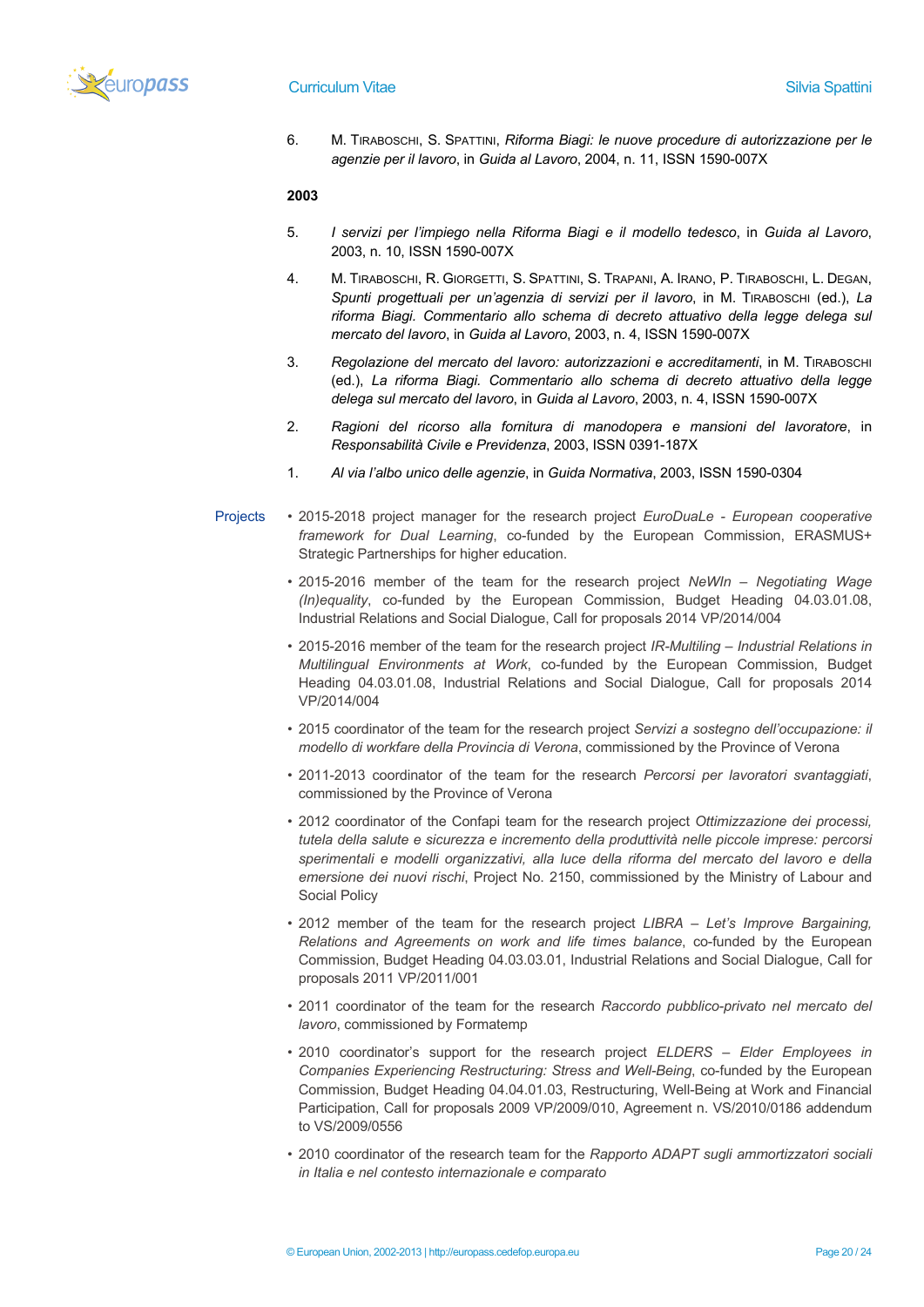

- 2010 coordinator of the research team for the *Secondo Rapporto Randstad sul mercato del lavoro in Italia*, commissioned by Randstad
- 2010 coordinator of the team for the publications *Guida alla finanziaria 2010: cosa cambia in tema di lavoro*, *Dallo Statuto dei lavoratori allo Statuto dei lavori: le prospettive di riforma del diritto del lavoro italiano* and *Staff leasing: Somministrazione di lavoro a tempo indeterminato*, commissioned by Gi Group
- 2009-2010 coordinator and member of the research team for the comparative study *Il lavoro tramite agenzia negli ordinamenti dei Paesi europei e degli altri principali competitori internazionali, con particolare riguardo ai profili giuridici comparatistici*, within a research project commissioned by Ebitemp
- 2009 coordinator of the team for the publication *Gestire la crisi: il ruolo delle agenzie per il lavoro*, commissioned by Randstad
- 2009 coordinator of the team for the research *Lavoro in ambiente domestico, telelavoro e lavoro a progetto: linee guida e buone prassi per la prevenzione dei rischi, anche in chiave comparata, alla luce della riforma del mercato del lavoro*, commissioned by the Ministry of Labour
- 2009 author of the research *Il patto di servizio: tra normativa e prassi*, commissioned by Veneto Lavoro
- 2008 member of the team for the research *Organizzazione del lavoro e nuove modalità di prestazioni lavorative: partecipazione dei lavoratori e buone prassi a livello europeo in tema di salute e sicurezza del lavoro*, Research Project No. 1354, commissioned by the Ministry of Labour
- 2007 member of the research team for the comparative study *Il lavoro tramite agenzia negli ordinamenti dei Paesi europei e degli altri principali competitori internazionali, con particolare riguardo ai profili giuridici comparatistici*, within a research project commissioned by Ebitemp
- 2006 member of the team for the *Ricerche di benchmarking sulle politiche attive del lavoro e sul ruolo dei servizi per l'impiego*, commissioned by Italia Lavoro
- 2005 member of the team for the research *Esperienze e pratiche innovative nei centri per l'impiego*, based on the evaluation of 100 projects participating to Epicentro Award, within a research project commissioned by FormAutonomie
- 2005 member of the team for the *Ricerche di benchmarking sulle politiche attive del lavoro e sul ruolo dei servizi per l'impiego*, commissioned by Italia Lavoro
- 2004 member of the research team for the agreement between ADAPT-CSMB and CISL Nazionale for a feasibility study on intermediation by the trade union in connection with Legislative Decree no. 276/2003
- 2003 member of the research team for two agreements between ADAPT-CSMB and Italia Lavoro for reports on benchmarking and good practices relating to employment promotion policies and employment agencies in EU countries:
	- *Proposte di riforma del mercato del lavoro tedesco e primi interventi legislativi: le proposte della Commissione Hartz*;
- *Proposte di riforma del mercato del lavoro tedesco e primi interventi legislativi: l'attuazione delle proposte*;
- *Collocamento privato e servizi per l'impiego in Germania: i "buoni per il collocamento" e le agenzie di personale service*;
- *La riforma del collocamento e della sicurezza sociale in Olanda*;
- *La gestione dei servizi per l'impiego e delle politiche attive per l'occupazione in Austria*;
- *La gestione dei servizi per l'impiego e delle politiche attive per l'occupazione in Germania*
- 2003 member of the team for the agreement between CSMB and Comune di Milano for the comparative research *Tra autonomia e subordinazione: i lavoratori economicamente dipendenti*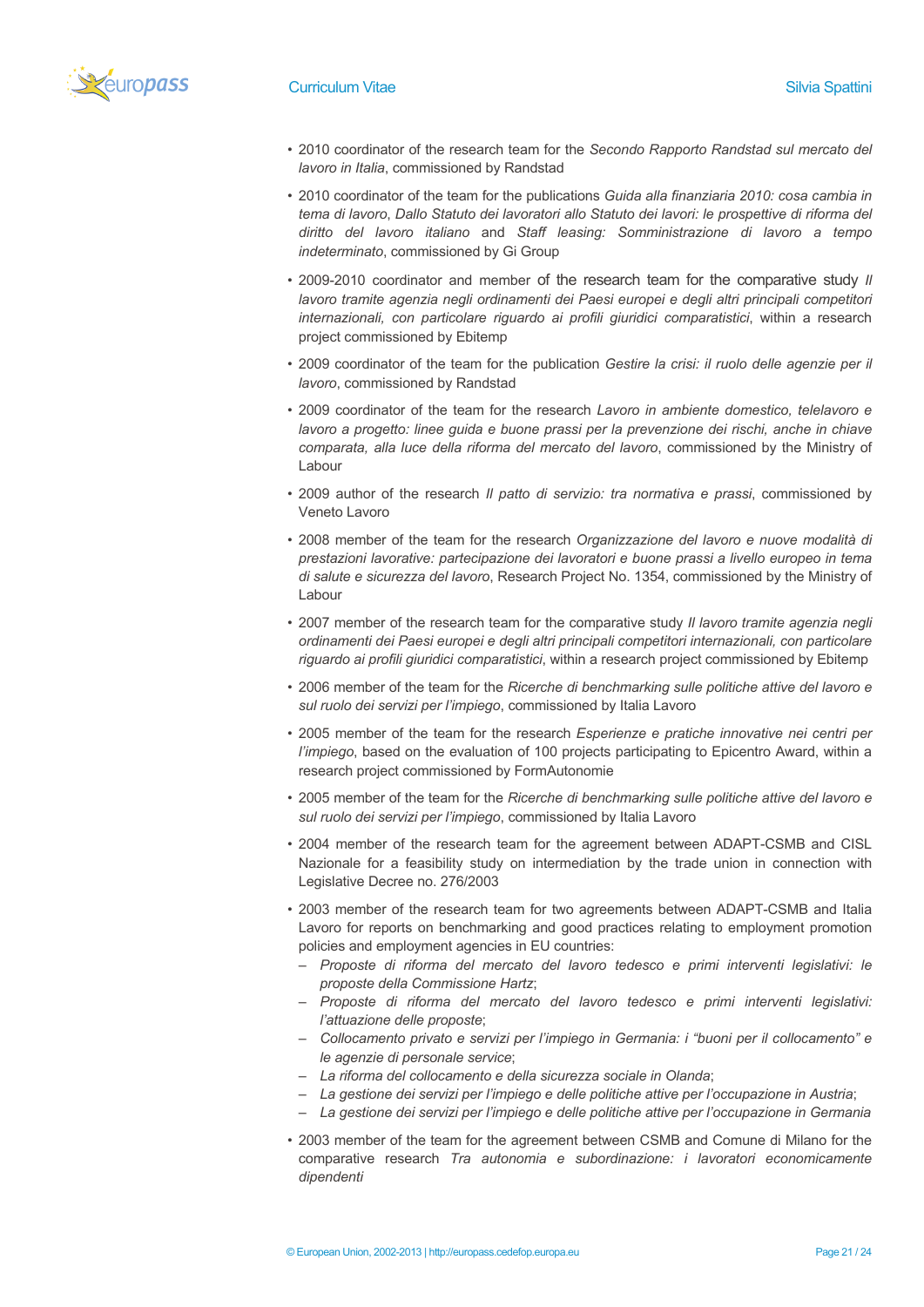

- 2002-2003 member of the CSMB team for the research *Il ruolo delle agenzie tecniche strumentali nel mercato del lavoro*, commissioned by Italia Lavoro and directed by Prof. Michele Tiraboschi
- Teaching activity 2016-2017 Lecturer in Labour Market Regulation and Unemployment Insurance System for the Second-level Master's program in *Industrial and Labour Relations Expert* at the Law Faculty, University of Roma3
	- 2015-2016 Lecturer in Labour Market Regulation and Unemployment Insurance System for the Second-level Master's program in *Industrial and Labour Relations Expert* at the Law Faculty, University of Roma3
	- 2014-2015 Lecturer in Labour Market Regulation and Unemployment Insurance System for the Second-level Master's program in *Industrial and labour relations expert*, at the Law Faculty, University of Roma3
	- 2013-2014 Lecturer in Labour Market Regulation and Unemployment Insurance System for the Second-level Master's program in *Industrial and labour relations expert*, at the Law Faculty, University of Roma3
	- 2012-2013 Lecturer in Labour Market Regulation and Unemployment Insurance system for the Second-level Master's program in *Industrial and labour relations expert*, at the Law Faculty, University of Roma3
	- 2011-2012 Lecturer in Labour Market Regulation and Unemployment Insurance System for the Second-level Master's program in *Industrial and labour relations expert*, at the Law Faculty, University of Roma3
	- 2010-2011 Lecturer in Labour Market Regulation and Unemployment Insurance System for the First-level Master's program in *Industrial and labour relations expert*, at the Law Faculty, University of Roma3
	- 2008-2010 Teacher Coordinator for the Master's program in *Services Manager of Temporary Agency Work,* carried out on the basis of apprenticeship contract
	- 2008-2009 Lecturer in Economic law at the Economics Faculty, University of Modena and Reggio Emilia
	- 2007-2008 Lecturer in Economic law at the Economics Faculty, University of Modena and Reggio Emilia
	- 2005-2006 Teacher Coordinator for the Master's program in *Services manager of temporary agency work,* carried out on the basis of apprenticeship contract
	- 2005-2006 Lecturer in Labour Market Regulation for the Master's program in Labour Market Law in the Economics Faculty, University of Modena and Reggio Emilia
	- 2004-2005 Lecturer in Comparative Labour Law at the Economics Faculty, University of Modena and Reggio Emilia
	- 2004-2005 Lecturer in Labour Market Regulation for the Master's program in Labour Market Law in the Economics Faculty, University of Modena and Reggio Emilia
- International Conferences, seminars, courses • 12-13 May 2016, Vilnius (Lithuania), *Labour Law Reform – International Scientific Conference on the Occasion of the 375th Anniversary of the Faculty of Law*, Vilnius University • Presentation/Paper: *The Recent Reform of the Social Security System in Italy*
	- 25-26 February 2016, Vienna (Austria), *99 Jahre Arbeitsmarktverwaltung – Ein internationaler Vergleich*, Bundesminister für Arbeit, Soziales und Konsumentenschutz; Institut für Zeitgeschichte, Universität Wien organizzato dal Ministero degli Affari Sociali e dal Dipartimento di Storia Contemporanea dell'Università di Vienna • Presentation/Paper: *The Historical Evolution of Public Employment Services in Italy in a Comparative Perspective*.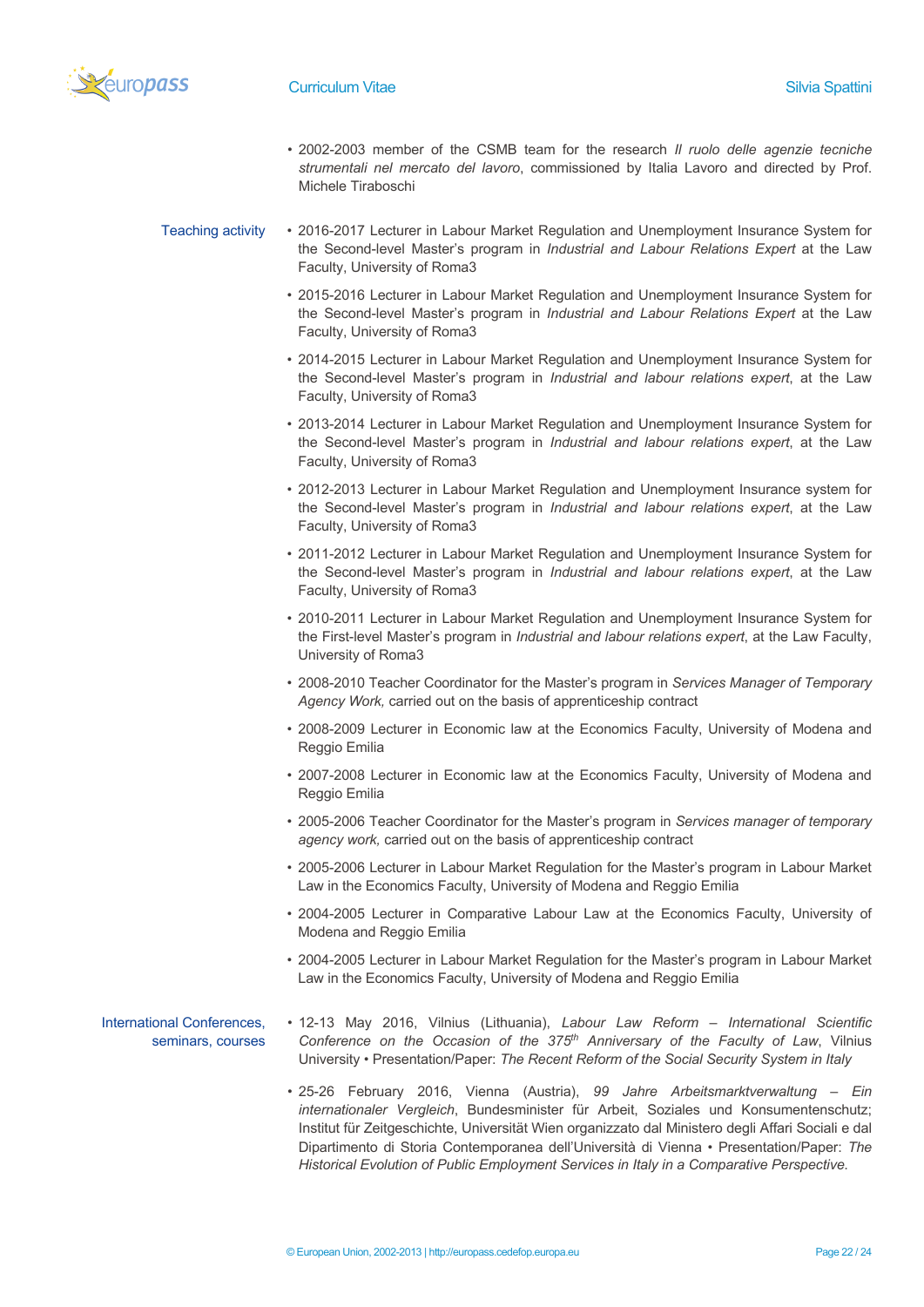

- 5-6 October 2015, Madrid (Spain), *Strategies for Employment Policy reform. Implementation challenges in decentralised countries – Peer Review*, Mutual Learning Programme under the European Employment Strategy • Presentation/Paper: *A new Governance System for PES and ALMPs in Italy*
- 25-26 October 2013, Bergamo (Italy), *Internship and Traineeship for Students and Young People. Training, School-To-Work Transition or Exploitation? – IV edition of ADAPT international events on "Productivity, Investment in Human Capital and the Challenge of Youth Employment"*, Scuola internazionale di Dottorato in Formazione della persona e mercato del lavoro of ADAPT-CQIA, University Bergamo • Presentation: *Internship and Traineeship: Legal Framework and the Role of Employment Agencies*
- 5 March 2013, Brussels (Belgium), *Effective tools of active labour market policies during the crisis*, Labour Market Observatory of the European Economic and Social Committee • Presentation: *STWA as effective labour market measures in Italy*
- 21-24 August 2012, Buenos Aires (Argentina), *Diritto comparato del lavoro – Derecho del trabajo comparado* (course), Centro italo-argentino de estudio e investigación en relaciones laborales internacionales y comparadas, ADAPT, CSMB, ARTRA, Universidad Telecom, Italian Embassy • Lessons: *La Reforma laboral en Italia: cuadro general y tipologías contractuales*; *Contratos de trabajo interino y por tiempo determinado. Regulación*; *La reforma Laboral Italiana: El sistema de amortizaciones sociales (sistemas de protección social): novedades y confirmaciones. Servicios para el empleo y políticas activas*; *Crisis Europea: Los despidos individuales*
- 2-5 July 2012, Philadelphia (Pennsylvania, USA), *Beyond Borders: Governance of Work in a Global Economy – 16th ILERA World Congress*, ILERA • Presentation/Paper: *Comparing Social Models in Search of Income and Job/Employment Security: Unemployment Benefits vs. Short Time Work compensations*
- 12-13 May 2011, Vilnius (Lithuania), *Labour Market of 21st Century: Looking for Flexibility*  and Security – International Scientific Conference on the Occasion of the 370<sup>th</sup> Anniversary *of the Faculty of Law, Vilnius University*, Vilnius University • Paper presented by the coauthor M. Tiraboschi: *Anti-crisis Labour Market Measures and their Effectiveness between Flexibility and Security*
- 1-2 April 2011, Los Angeles (California, USA), *Reconnecting to Work. Consequences of Long-Term Unemployment and Prospects for Job Creation*, UCLA Institute for Research on Labor and Employment • Paper presented by the co-author M. Tiraboschi: *Measures to Tackle Long-Term Unemployment: The EU Member States Approaches* (edited with the title *Labor Market Measures in the Crisis and the Convergence of Social Models*)
- 7-9 Junaury 2011, Denver (Colorado, USA), *Employment Relations for Economic Recovery and Sustained Growth – LERA 63rd Annual Meeting*, LERA • Presentation/Paper: *Effectiveness of the Anti-crisis Labor Market Measures in the E.U.*
- 9-14 December 2010, Buenos Aires (Argentina), *Diritto comparato del lavoro – Derecho del trabajo comparado* (course), Centro italo-argentino de estudios y investigación en relaciones laborales internacionales y comparados, ADAPT, CSMB • Lessons: *Il sistema degli ammortizzatori sociali: il quadro comparato e internazionale* and *Le forme di lavoro quasisubordinato: focus Italia, Germania, Francia*
- 3-5 Junaury 2010, Atlanta (Georgia, USA), *21st Century Employment Systems: Innovation in an Era of Accelerating Change – 62nd LERA Annual Meeting*, LERA • Paper presented by the co-author M. Tiraboschi: *Italian 'Social Shock Absorbers' as Employment Stabilization Measures* (edited with the title *Tackling the Crisis: The Italian Case in the E.U. Context*)
- 12-13 November 2009, Bad Homburg vor der Höhe (Germany), *Towards a new European Employment Relationship. Problems, Differences and Challenges across the European Union – 2nd Annual Legal Seminar European Labour Law Network*, European Labour Law Network • Presentation: *Tackling bogus self-employment in Italy: Project-based employment*